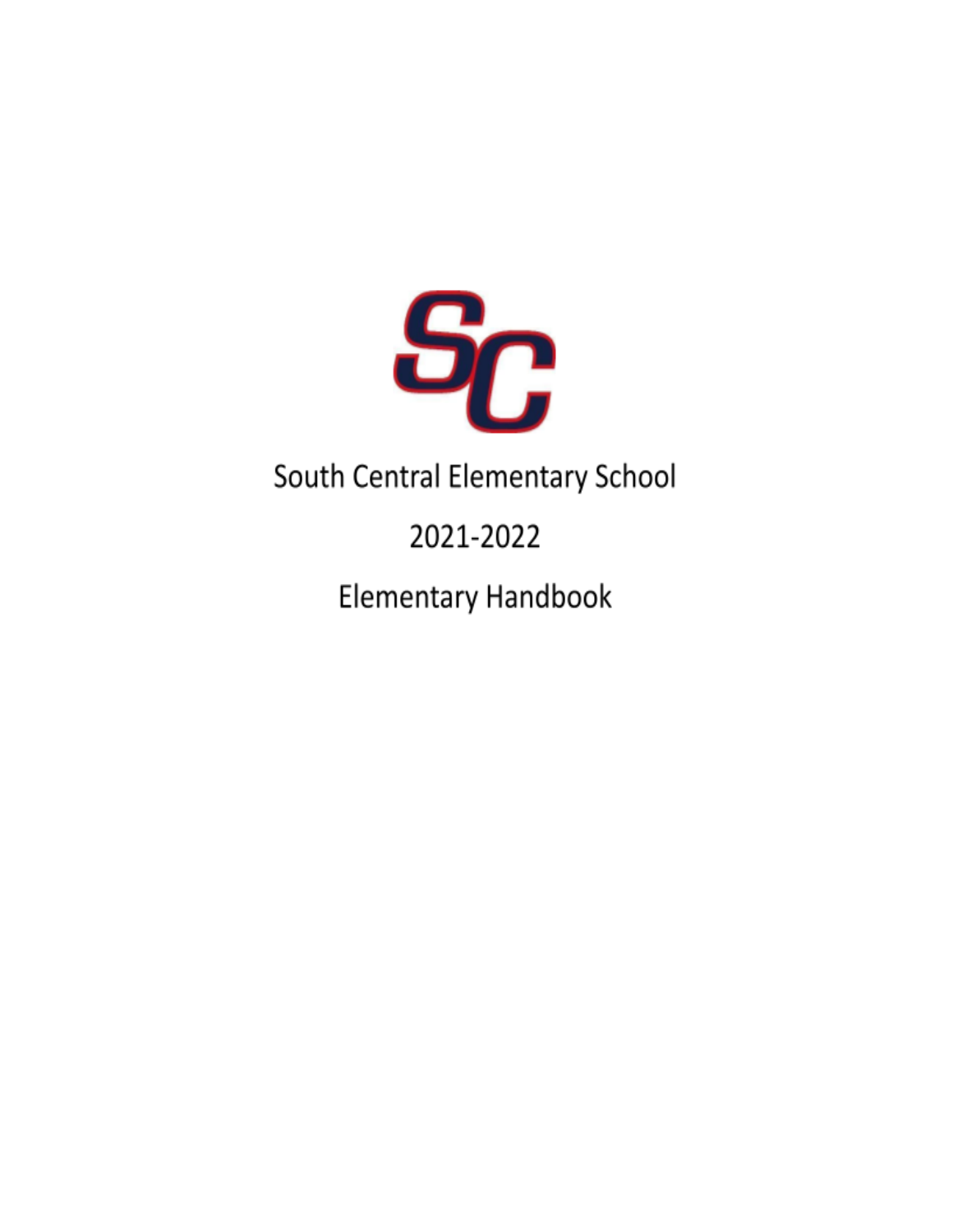| <b>WELCOME</b>                      | 2  |  |
|-------------------------------------|----|--|
| ABSENCE                             | 3  |  |
| EXCUSED ABSENCE                     | 3  |  |
| UNEXCUSED ABSENCE/TARDY             | 3  |  |
| <b>TARDINESS</b>                    | 3  |  |
| PROJECT ATTEND                      | 4  |  |
| <b>APPOINTMENTS</b>                 | 4  |  |
| PLANNED FAMILY ABSENCE              | 4  |  |
| <b>ATTENDANCE HONORS</b>            |    |  |
| ACHIEVEMENT TESTING                 | 4  |  |
| ILEARN                              | 4  |  |
| IREAD-3                             | 4  |  |
| OTHER STUDENT ASSESSMENT            | 5  |  |
| <b>ANTI-HARASSMENT POLICY</b>       | 5  |  |
| REPORTING, INVESTIGATION,           |    |  |
| <b>AND SANCTIONS</b>                | 5  |  |
| <b>ANTI-HARASSMENT COMPLAINT</b>    |    |  |
| <b>COORDINATOR</b>                  | 5  |  |
| BAND AND CHOIR                      | 5  |  |
| <b>BEHAVIOR</b>                     | 6  |  |
| <b>GUIDE TO STUDENT</b>             |    |  |
| <b>CONSEQUENCES</b>                 | 10 |  |
| <b>BOOK RENTAL FEE</b>              | 11 |  |
| <b>BUS TRANSPORTATION</b>           |    |  |
| <b>CLASSROOM TREATS</b>             |    |  |
| DRESS AND APPEARANCE                | 11 |  |
| <b>FLECTRONIC DEVICES</b>           |    |  |
| <b>ELECTRONIC TRANSMISSIONS</b>     | 12 |  |
| <b>FMFRGFNCY CLOSINGS</b>           | 12 |  |
| <b>EMERGENCY INFORMATION</b>        | 13 |  |
| <b>EXCESSIVE PERSONAL ITEMS</b>     | 13 |  |
| <b>EXTRA-CURRICULAR ACTIVITIES</b>  | 13 |  |
| <b>BASKETBALL</b>                   | 13 |  |
| CHEERLEADING                        | 14 |  |
| <b>JUNIOR COUNCIL</b>               | 14 |  |
| <b>FIELD TRIPS</b>                  | 14 |  |
| <b>FREE AND REDUCED-PRICE MEALS</b> | 14 |  |
| <b>HEALTH CARE</b>                  | 14 |  |
| <b>WELLNESS</b>                     | 14 |  |
| <b>IMMUNIZATION</b>                 | 14 |  |
| <b>MEDICATION</b>                   | 15 |  |
| <b>HEALTH SCREENINGS</b>            | 15 |  |

| <b>INJURY</b>                       | 15 |
|-------------------------------------|----|
| <b>ILLNESS</b>                      | 16 |
| <b>RECESS</b>                       | 16 |
| <b>HOMEWORK POLICY</b>              | 16 |
| <b>LEAVING SCHOOL</b>               | 16 |
| DURING THE SCHOOL DAY               | 16 |
| <b>AFTER SCHOOL</b>                 | 16 |
| LIBRARIES 360                       | 16 |
| <b>LOST AND FOUND</b>               | 16 |
| <b>LUNCH PROGRAM</b>                | 17 |
| <b>MAKE-UP WORK</b>                 | 17 |
| NON-CUSTODIAL PARENTS               | 17 |
| <b>NONDISCRIMINATION</b>            | 17 |
| PARENTAL CONCERNS                   | 17 |
| PHYSICAL EDUCATION                  | 17 |
| PARTICIPATION/ATTENDANCE            | 17 |
| PROMOTION, PLACEMENT, RETENTION     | 18 |
| <b>GRADE PLACEMENT</b>              | 18 |
| <b>CLASSROOM PLACEMENT</b>          | 18 |
| <b>RECESS GUIDELINES</b>            | 18 |
| <b>REPORTING TO PARENTS</b>         | 18 |
| <b>REPORT CARDS/</b>                |    |
| <b>PROGRESS REPORTS</b>             | 18 |
| RESPONSIBLE USE POLICY              | 18 |
| <b>SCHOOL PROPERTY</b>              | 22 |
| <b>SEARCH AND SEIZURE</b>           | 22 |
| <b>VISITOR AND VOLUNTEER POLICY</b> | 22 |
| <b>WELLNESS POLICY</b>              | 22 |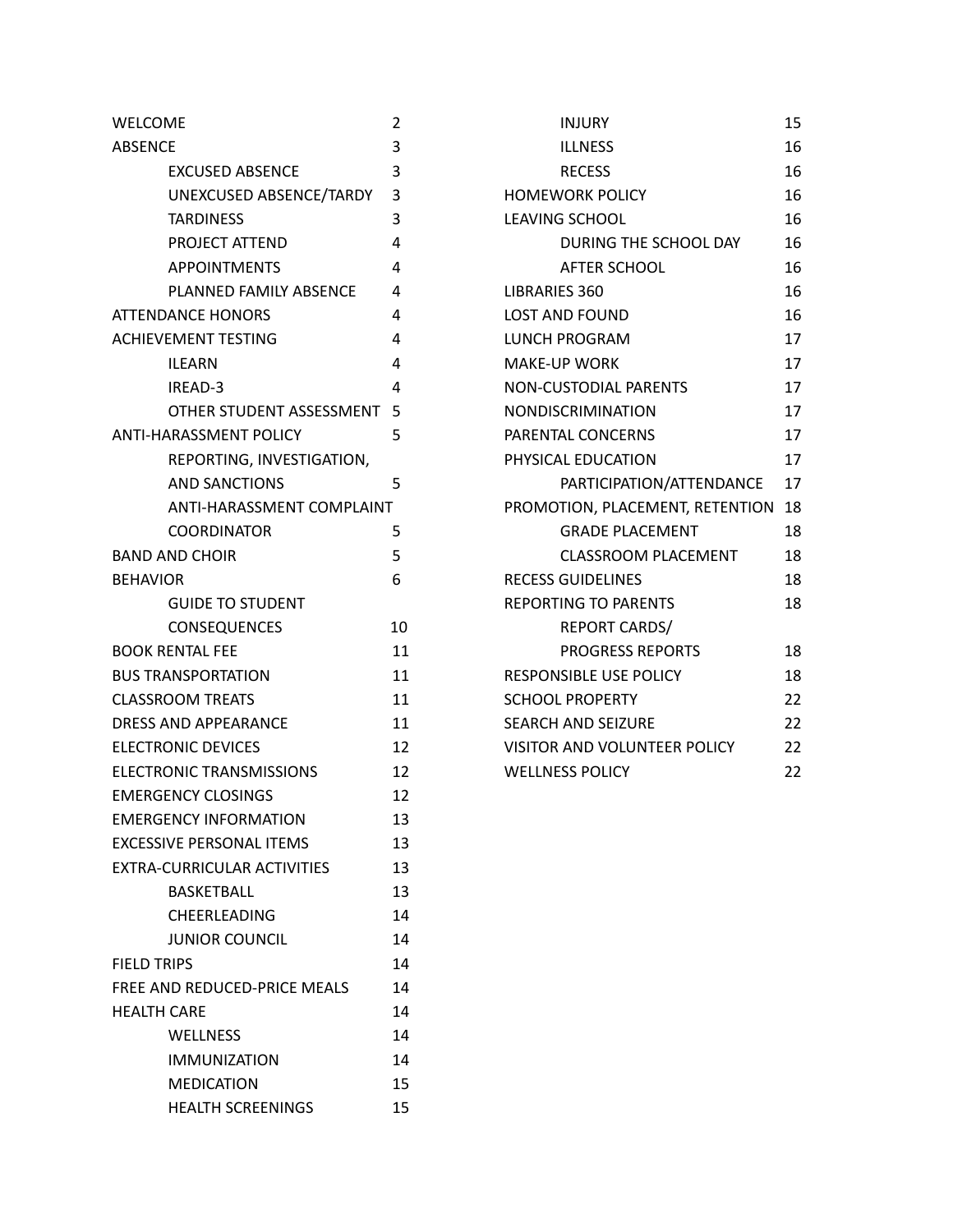

## WELCOME!

Dear South Central Elementary Families,

It is with great pleasure that we welcome you to the 2021-2022 school year at South Central Elementary! We are excited that you are a part of our wonderful school community! Our staff is eager to meet and begin working with all of our SCE Satellites!

At South Central Elementary, we encourage, promote, and maintain strong family and community relationships. Communication plays a vital role in this partnership. We are committed to keeping you informed about your child's academic progress and the daily activities at our school. We also value and need your input! Please do not hesitate to contact your child's teacher or the office staff with any questions or concerns. Additionally, we ask that all parents utilize their student's Harmony Family Access account, as this serves the entire school corporation as another valuable communication tool.

Students and staff at South Central Elementary maintain Satellite pride! We promote a respectful and responsible atmosphere, where all students are ready to learn. This is promoted in all aspects of the student day, including in the classroom, on the bus, on the playground, and in the cafeteria. Please assist us by supporting our efforts at home and take time to read over this student handbook. It is filled with information that will assist you with questions, policies, and daily practices at South Central Elementary.

Our staff has been working throughout the summer to prepare for another great year, full of meaningful educational opportunities and exploration! We appreciate your continued support and are looking forward to an excellent school year.

Sincerely,

Nick Kimmel

Mr. Nick Kimmel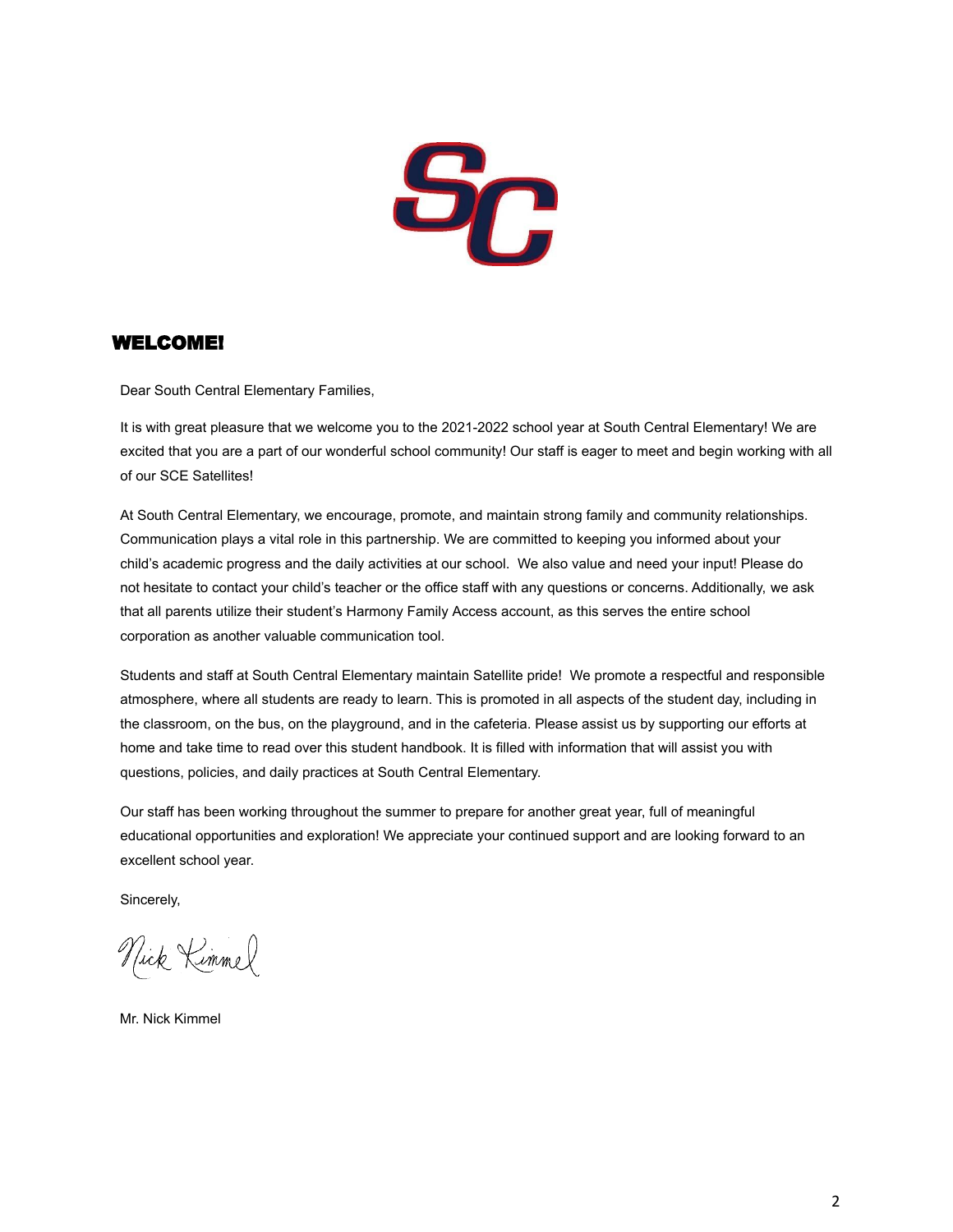## **ABSENCE**

When students leave home in the morning, parents assume they arrive safely at school. When students do not arrive at school, teachers assume they are at home.

In order that the school is certain of the safety and whereabouts of students, parents/ guardians must phone the school between 7:30-9:00 AM to inform the school secretary of a student's absence, the reason for the absence, and the length of time the student will be absent.

If a parent/guardian does not call the school, the school will make every effort to communicate with the parent/guardian regarding the absence. The parent is responsible for providing the school with current home and/or work telephone numbers so this communication can occur. In addition, the parent is asked to notify the school of any changes.

When returning to school, a note from a parent/guardian or doctor must be provided if a parent has not contacted the school office earlier. After five (5) consecutive days absent, a doctor's note is required for re-admittance to school. Absences of more than two (2) hours in grades K-6 will be considered a half-day's absence.

Attendance checks will be done weekly. If absences and tardiness become a chronic problem, any of the following may occur:

- 1. Parent will be contacted by email or letter for five (5) day absences and above.
- 2. Juvenile probation may be asked to intervene at 10 days.
- 3. Department of Child Services may be asked to intervene at 20 days.
- 4. Child may have to repeat the grade level.

#### *EXCUSED ABSENCES*

Excused Absences from school may be granted for all or part of a day when the parents notify the school promptly for such reasons as:

- 1) Absences excused by Indiana Law
	- a) Absence due to student's illness or injury.
	- b) Absence due to death in the immediate family.
	- c) Absence arranged in advance through parental contact with the principal or his/her designee.
	- d) Absence of an unusual or emergency nature that is approved by the principal or his/her designee.
- e) Illness for which there is verification from a doctor or school nurse that states the student should not be in school for specified days.
- f) Court appearance.
- g) Service in the state legislature.
- h) Recognized religious holidays.
- 2) In addition, a student will not be counted as absent from school for the following reasons when legal documentation is submitted:
	- a) An absence due to approved schoolrelated field trips, rehearsals, contests, etc.
	- b) Court appearance when required by legal authorities. (A student is expected to attend school except for the time of the court appearance.)
	- c) Homebound or institutionalized student. (A student must be receiving tutoring).

#### *UNEXCUSED ABSENCE/TRUANCY*

An unexcused absence is an absence from school for all day or for any single part of the day for activities such as family errands, missing the bus, family vacation, recreation, or instances when a parent contact with the school has not occurred. In most instances, an unexcused absence would violate the Indiana mandatory school attendance law.

Truancy is absence from school for all day or any part of the day initiated by the student without parental/guardian consent under circumstances not covered by law or recognized by the school. Truancy is a serious matter and administrative action will be taken as follows:

1. Students will be required to make up work missed; and,

2. A parent will be notified.

Excessive absences and/or truancy may be reported to Project ATTEND and appropriate services provided.

#### *TARDINESS*

Since punctuality is an important value for everyone, tardiness will be handled as a rule infraction and will be dealt with accordingly. A student who is late for school is to report to the school office to sign in. Parents/Guardians are requested to send a note or phone the school to explain the tardiness. Habitual tardiness will result in referral as a disciplinary matter to the principal. This includes tardiness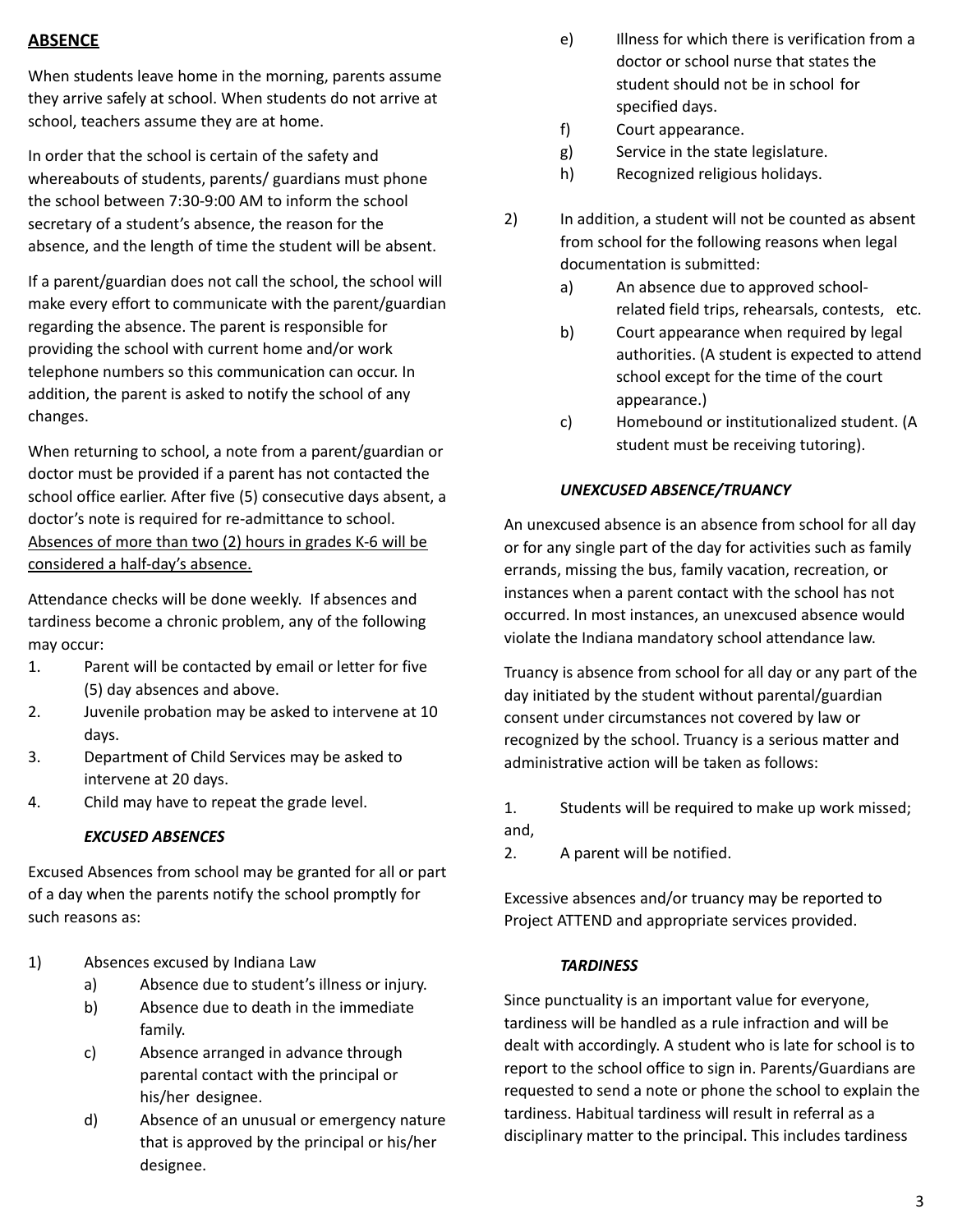to school in the morning. Additional instruction time may be required of students who are frequently tardy.

## *PROJECT ATTEND*

Project ATTEND (**A**iming **T**oward **T**ruancy **E**limination and **N**on-attendance **D**ecrease) is designed to assist children and their parents in an effort to eliminate excessive full/partial day absenteeism and excessive tardiness. When the school has exhausted all options in dealing with excessive absenteeism and/or tardiness, there may be a referral to the Project ATTEND Program. This program provides a partnership between families, juvenile probation officers, a juvenile deputy prosecuting attorney, a representative from the Office of Families and Children, a representative from Family Court, and the school. This program is voluntary; however, if a student's attendance does not improve after the services offered by Project ATTEND, the child may be referred to Juvenile Court and charges may be filed against the parents for educational neglect.

#### *APPOINTMENTS*

- 1. Parents/Guardians are to arrange in advance for absences during the school day due to medical, dental, or legal appointments by contacting the school principal or his/her designee.
- 2. Students going to appointments are to bring a note to the school office from a parent/guardian stating the time of the appointment and reason for release.
- 3. The student will be released from the school office (not the classroom) to the parent/guardian after the child has been signed out.
- 4. When returning from an appointment, the student is to come to the school office to sign in before going to class.
- 5. An appointment of more than two (2) hours is considered an absence from class and make-up work assigned by the teacher is allowed one day for completion.

#### *PLANNED FAMILY ABSENCE*

South Central Elementary recognizes that vacations and out-of-town trips do not always coincide with school vacations. In order to be fair to both the school and the students involved, parents desiring to have their child(ren) absent from school for family trips must follow these procedures:

1. The parent/guardian should arrange with the principal at least five days in advance for the student to be out of school.

- 2. The student will be counted absent, and the absence will be marked excused.
- 3. The parent(s) must tell the child's teacher of the planned absence. The student is responsible for work missed during the absence. At the discretion of the teacher, homework may be provided in advance if appropriate assignments are available. The amount of time allowed for make-up work shall be one day for each day absent.
- 4. When the above arrangements have been met and the work is made up on time, there will be no penalty assessed for the absence.

\*\*Please note that there will be no approved anticipated absences during the weeks of ILEARN testing.

# **ATTENDANCE HONORS**

Perfect attendance will be awarded recognition by the school principal.

## **ACHIEVEMENT TESTING**

## *ILEARN*

The state of Indiana requires that students participate in the Indiana's Learning Evaluation Assessment Readiness Assessment (ILEARN) as directed by the State Department of Education. This test is given in the spring. It measures student achievement in reading, language, mathematics, social studies, and science in order to determine the progress of students and assist them in attaining school district and Indiana State Department goals. Grade levels and subject areas assessed are grade 3 mathematics and English/Language Arts; grade 4 mathematics, English/Language Arts, and science; grade 5 mathematics, English/Language Arts, and social studies; grade 6 mathematics, English/Language Arts, and science.

#### *IREAD-3*

Third grade students will take the Indiana Reading Evaluation and Determination (IREAD-3) assessment. The purpose of the IREAD-3 assessment is to measure foundational reading standards through grade three. While the educational focus for students in kindergarten through second grade is learning to read, a student's academic achievement level from fourth grade until graduation is based on that student reading to learn. Passing the IREAD-3 assessment is critical because, according to Indiana Code, beginning with the 2012 – 2013 school year, a student will be retained if he/she does not achieve a passing score on the IREAD-3 assessment during the previous school year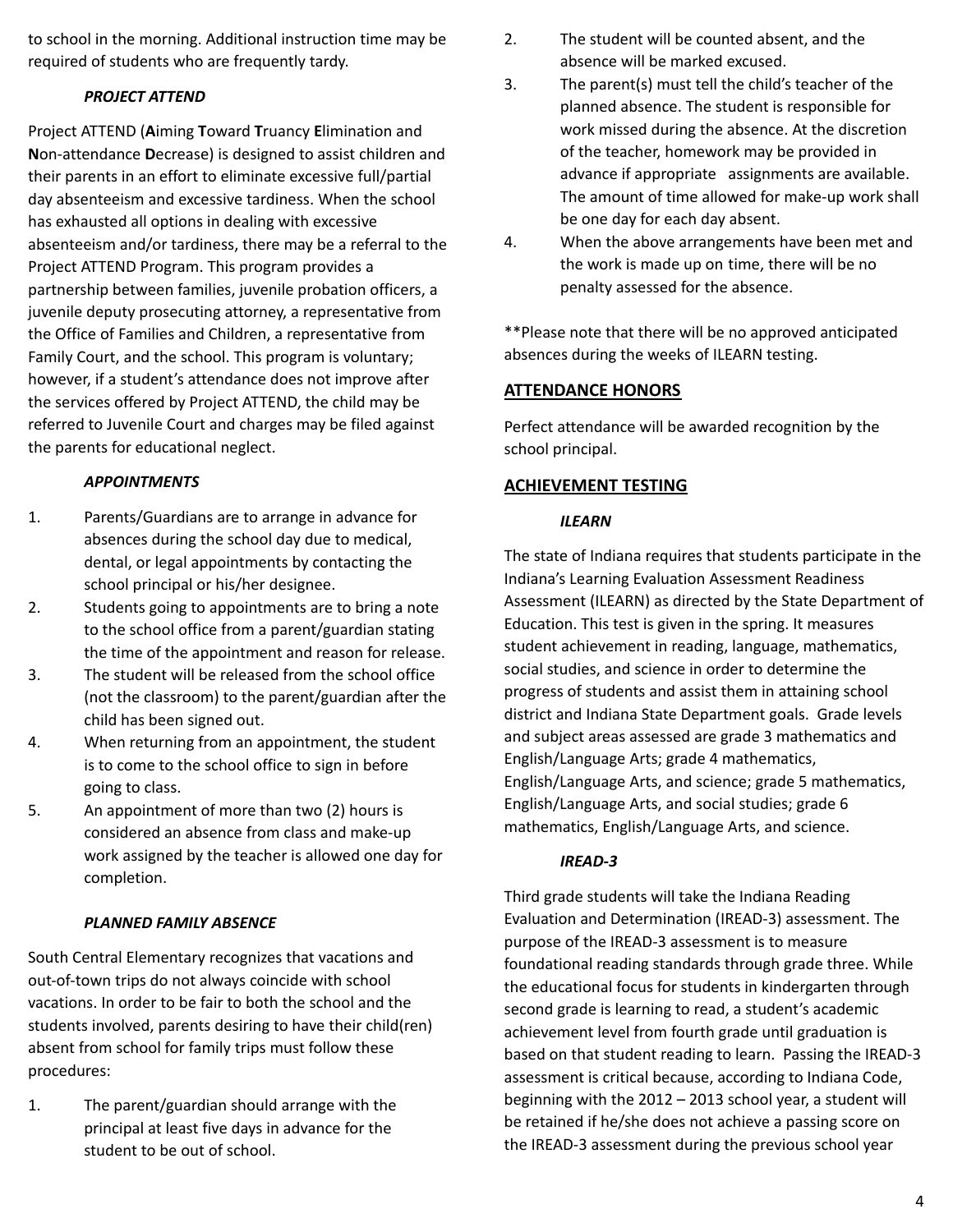unless good cause exemptions are available per Indiana Code.

## *OTHER STUDENT ASSESSMENT*

Additional assessments of student progress are administered at various grade levels through standardized and criterion-referenced tests. These tests help determine the progress of students and assist them in attaining school district and State Department goals. The results of these tests help determine which students qualify for remediation.

## **ANTI-HARASSMENT POLICY**

It is the policy of the Board of Education to maintain an education and work environment that is free from all forms of unlawful harassment, including sexual harassment. This commitment applies to all School District operations, programs, and activities. All students, administrators, teachers, staff, and all other school personnel share responsibility for avoiding, discouraging, and reporting any form of unlawful harassment. This policy applies to unlawful conduct occurring on school property, or at another location if such conduct occurs during an activity sponsored by the Board.

The Board will vigorously enforce its prohibition against discriminatory harassment based on race, color, national origin, sex (including sexual orientation and transgender identity), disability, age, religion, ancestry, or genetic information that are protected by Federal civil rights laws (hereinafter referred to as "unlawful harassment"), and encourages those within the School District community as well as third parties, who feel aggrieved to seek assistance to rectify such problems. The Board will investigate all allegations of harassment and in those cases where unlawful harassment is substantiated, the Board will take immediate steps to end the harassment, prevent its reoccurrence, and remedy its effects. Individuals who are found to have engaged in unlawful harassment will be subject to appropriate disciplinary action.

The Board will also take immediate steps to impose disciplinary action on individuals engaging in any of the following prohibited acts:

- A. Retaliating against a person who has made a report or filed a complaint alleging unlawful harassment, or who has participated as a witness in a harassment investigation.
- B. Filing a malicious or knowingly false report or complaint of unlawful harassment.

C. Disregarding, failing to investigate adequately, or delaying investigation of allegations of harassment, when responsibility for reporting and/or investigating unlawful harassment charges comprises part of one's supervisory duties.

#### *REPORTING, INVESTIGATION, AND SANCTIONS*

It is the express policy of South Central Community Schools to encourage students who believe that they are victims of harassment to come forward with such claims.

Students who feel that grades or promotion are dependent upon sexual favors should report their situation to the building principal.

Students or staff are also urged to file a written report for any conduct by staff or fellow students if such conduct interferes with the individual's work performance or creates a hostile or offensive learning environment.

Confidentiality will be maintained and no reprisals or retaliation will be allowed to occur as a result of the good faith reporting of charges of sexual harassment.

All written reports of harassment will be given to the principal or supervisor and forwarded to the Complaint Officer.

In determining whether alleged conduct constitutes harassment, the totality of the circumstances, the nature of the conduct and the context in which the alleged conduct occurred will be investigated. The Complaint Coordinator has the responsibility of investigating and resolving complaints of harassment.

Any student found to have engaged in harassment shall be subject to sanctions including suspension and expulsion.

#### *ANTI-HARASSMENT COMPLAINT COORDINATOR*

The following individual shall serve as the "Anti-Harassment Complaint Coordinator: Title: Superintendent Address: 9808 S. 600 West, Union Mills, IN 46382 Telephone No: 219-767-2263

## **BAND AND CHOIR**

Students in 5th and 6th grades may choose one music class out of General Music, Band, and Choir. Students in 5th grade who choose Band or Choir must stay in that class for at least one full semester. Students in 6th grade who choose Band or Choir must stay in the class for the entire school year.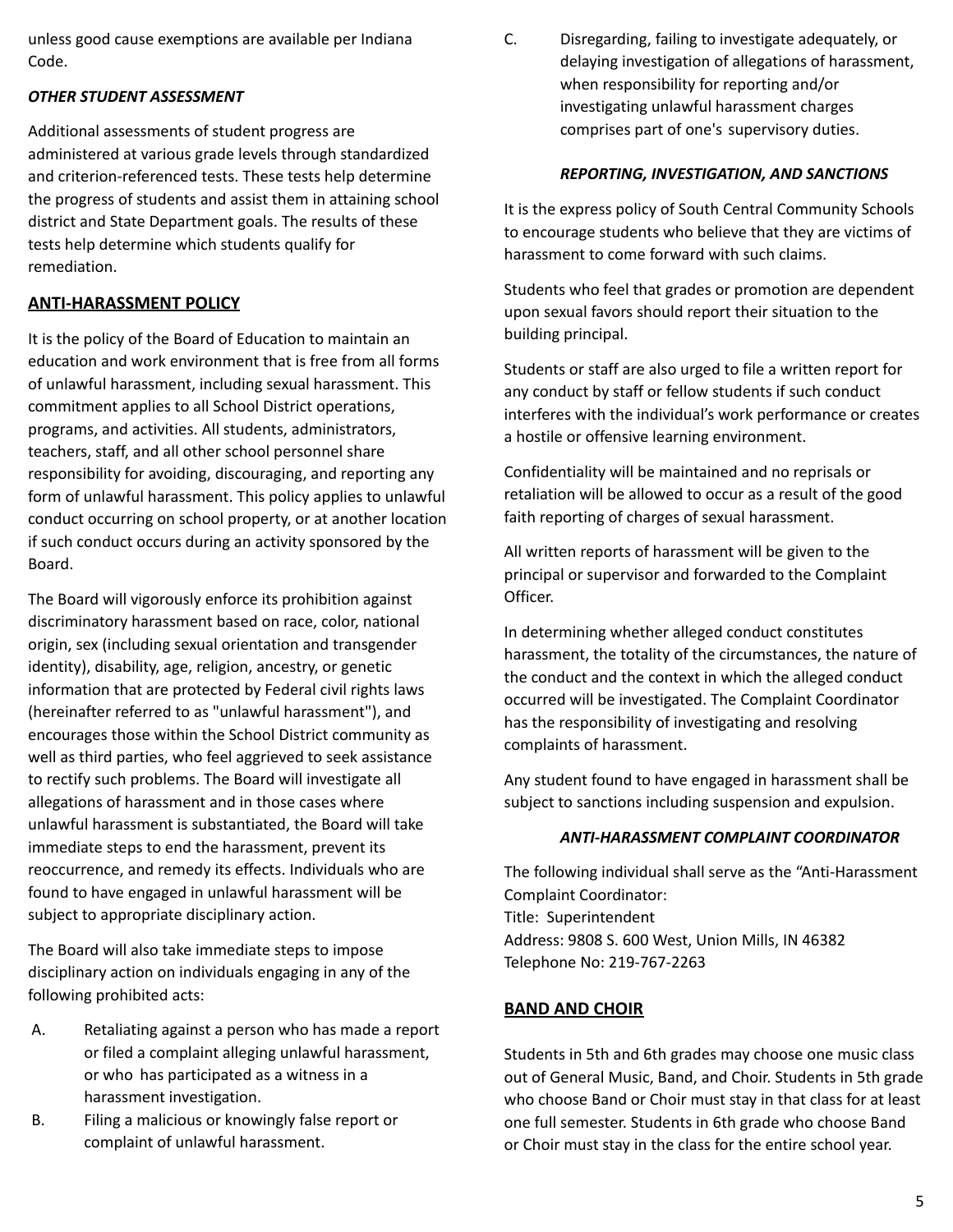#### **BEHAVIOR**

South Central Elementary establishes fair, workable, consistent, and educationally productive procedures by which the classroom and other areas of learning will operate, based on an analysis of the program, the maturity level of the students, and their needs, abilities, and interests. In general, students are expected to:

- 1. Treat everyone with respect.
- 2. Refrain from fighting and using profanity.
- 3. Be respectful of their school and the property of others.
- 4. Act as responsible and cooperative school citizens.

Most of our students demonstrate responsibility and follow school rules and are, therefore, regularly recognized for their good behavior.

If a student misbehaves in school, he/she will be subject to one or more of the following consequences depending on the severity and/or frequency of the misbehavior:

- 1. Verbal warning
- 2. Loss of recess
- 3. Isolation from other students
- 4. After-school detention
- 5. Note or phone call to parent
- 6. Conference with the principal
- 7. Conference with the parents
- 8. Loss of special privileges (i.e., recess, field trips, Intramurals, class parties, etc.)
- 9. Restitution
- 10. Removal from school bus
- 11. In-school suspension
- 12. Out-of-school suspension
- 13. Expulsion

In order to function properly, public school education must provide an equal learning opportunity for all students. In addition to the regular curriculum, principles and practices of good citizenship (including an appreciation for the rights of others) must be taught and demonstrated.

However, no school or school system can discharge these responsibilities if it permits students to act in an objectionable manner or to disregard rules and regulations adopted for the benefit of all.

The foundation of public school education is based upon the concept of self-discipline which allows individuals to exist in a world of change and with the rights afforded them by our federal and state constitutions. Standards of conduct are necessary to assure that students seeking to express their

own individual rights do not, at the same time, infringe upon the rights of others. The responsibility for the development and maintenance of self-discipline falls to the cooperative efforts of students, parents, teachers, administrators, and community.

Much of the responsibility for rulemaking, enforcing disciplinary procedures, and other authority as reasonably necessary to carry out the school purposes of the school corporation is delegated by the Board of Education to responsible officials within South Central Community Schools. The purpose of discipline controls is to help create an atmosphere that promotes the best possible learning environment for all those involved in the education process. In all matters relating to the discipline and conduct of students, school corporation personnel stand in the relation of parents and guardians to the students of the school corporation. Therefore, school corporation personnel have the right to take disciplinary action necessary to promote student conduct that conforms to an orderly and effective education system.

An environment that permits the teaching-learning process to proceed in an orderly manner is the objective of all school personnel. School staff members will make every effort, individually, collectively, and cooperatively with appropriate available community resources to help each student gain acceptable self-discipline standards.

However, in the absence of self-discipline, the superintendent, principal, and administrative personnel, or any teacher of the school corporation is authorized to take certain actions reasonably desirable or necessary to help any student, to further school purposes, or to prevent an interference with the education process.

Some behavior is much more serious than other behavior and requires different approaches and clearly defined actions. Verbal warnings, detention, reprimand, probation, referral to special personnel in the schools (counselor, principal), parent conferences, restitution, suspension, and expulsion are examples of devices available to school personnel in dealing with pupils who are involved in school discipline problems. Any or all the techniques may be used.

Certain acts of misconduct will subject the student to suspension or expulsion from school.

**Suspension:** Subject to the procedural provisions of the applicable Indiana State Statutes, a student may be suspended by a building principal for a period of not more than ten (10) school days for any conduct constituting grounds for expulsion. A hearing examiner may continue the suspension until the date of an expulsion or until the date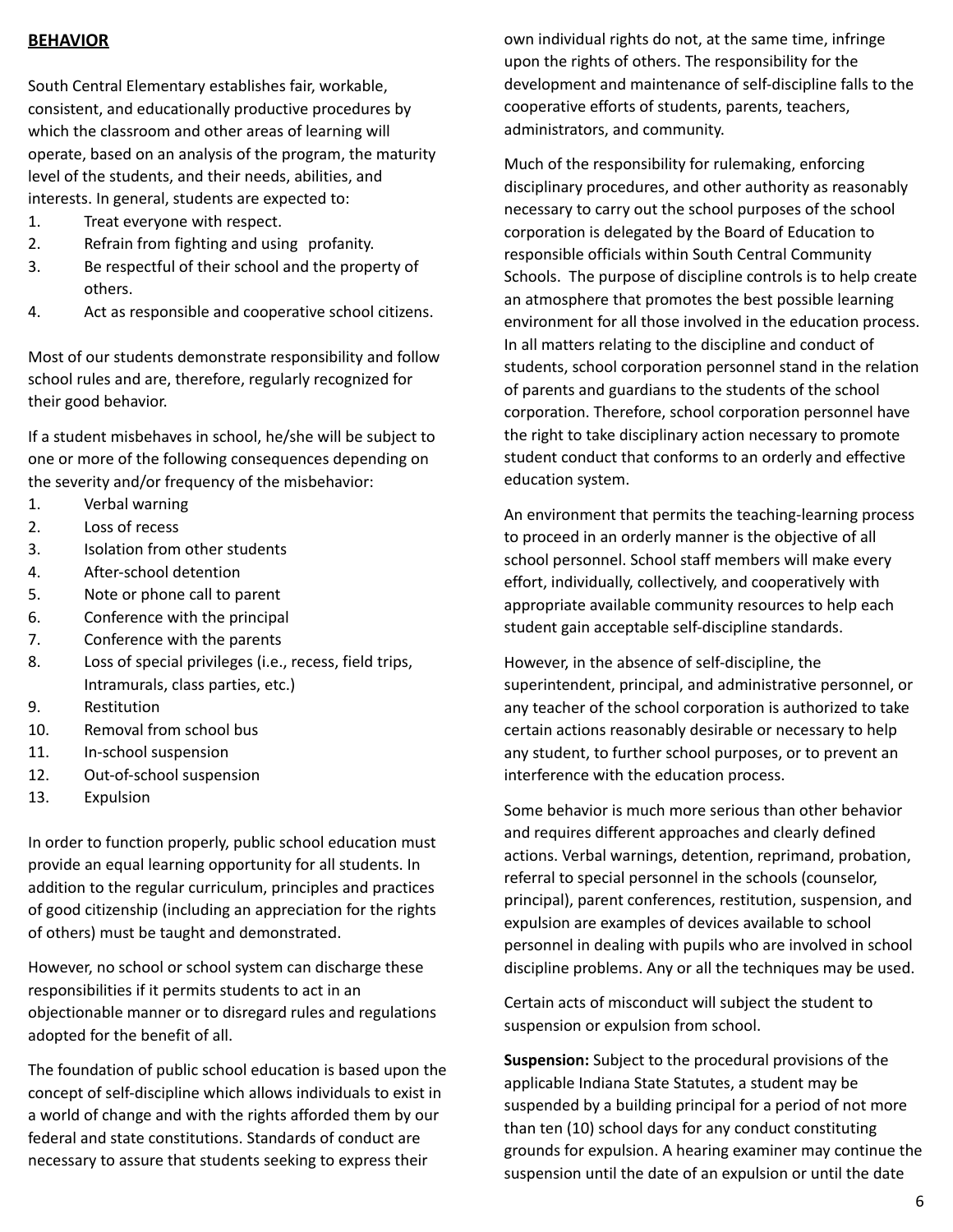the hearing examiner makes a report of his or her findings and recommendations of the action to be taken to the superintendent.

**Expulsion:** South Central Community Schools recognizes that removal from the educational programs at the school by expulsion is the most severe sanction that can be imposed on a student and one that cannot be imposed without due process since removal deprives a child of the right to an education. In accordance with Indiana Code 20-33-8, a student may not be expelled for a longer period than the remainder of the school year in which the expulsion took effect if the misconduct occurs during the first semester. Whenever a student is expelled during the second semester, the expulsion remains in effect for any summer school and may remain in effect for the first semester of the following school year. At the discretion of the administration, an Expulsion Waiver Agreement may be offered to the student when deemed appropriate.

**Grounds for suspension or expulsion:** A student may be suspended or expelled for engaging in unlawful activity on or off school grounds if the unlawful activity may be reasonably considered as interference in school purposes or an educational function, or the student's removal is necessary to restore order or protect persons on school property. This includes any unlawful activity meeting the above criteria which takes place during weekends, holidays, other school breaks, and the summer period when a student may not be attending classes or other school functions.

The grounds for suspension or expulsion apply when a student is:

- 1. On school grounds immediately before, during, and immediately after school hours and at any other time when the school is being used by a school group;
- 2. Off school grounds at a school activity, function, or event; or
- 3. Traveling to or from school or a school activity, function, or event, including school buses.
- 4. Habitual misbehavior of any kind may lead to suspension and/or expulsion.

Grounds for suspension or expulsion are student misconduct or substantial disobedience. The following includes examples of student misconduct or substantial disobedience, but are not limited to:

1. Using violence, force, noise, coercion, threat, intimidation, fear, passive resistance, harassment (verbal or physical which includes but is not limited to sexual, racial, and ethnic) or other comparable conduct constituting an interference with school purposes, or urging other students to engage in such conduct. The following enumeration is illustrative of the type of conduct which may result in expulsion:

- a) Occupying any school building, school ground, or part thereof with intent to deprive others of its use.
- b) Blocking the entrance or exits of any school building or corridor or room therein with intent to deprive others of lawful access to or from, or use of the building, corridor, or room.
- c) Setting fire to or damaging any school building or property.
- d) Falsely activating the fire alarm system; setting off firecrackers or similar items.
- e) Prevention of or attempting to prevent by physical act the convening or continued functioning of any school or educational function, or of any lawful meeting or assembly on school property.
- f) Continually and intentionally making noise or acting in any manner so as to interfere seriously with the ability of a teacher or any other school personnel to conduct the educational function under their supervision.

However, none of the foregoing restrictions are to be construed as to make any particular student's conduct a ground for expulsion where such conduct is constitutionally protected as an exercise of free speech or assembly or other rights under the Constitution of Indiana or the United States.

- 2. Causing or attempting to cause damage to school property, stealing or attempting to steal school property or being in possession of stolen school property.
- 3. Causing or attempting to cause damage to private property, stealing or attempting to steal private property or being in possession of stolen private property.
- 4. Causing or attempting to cause physical injury or intentionally behaving in such a way as could reasonably cause physical injury to any person.
- 5. Threatening or intimidating any student for the purpose of, or with the intent of, obtaining money or anything of value from the student.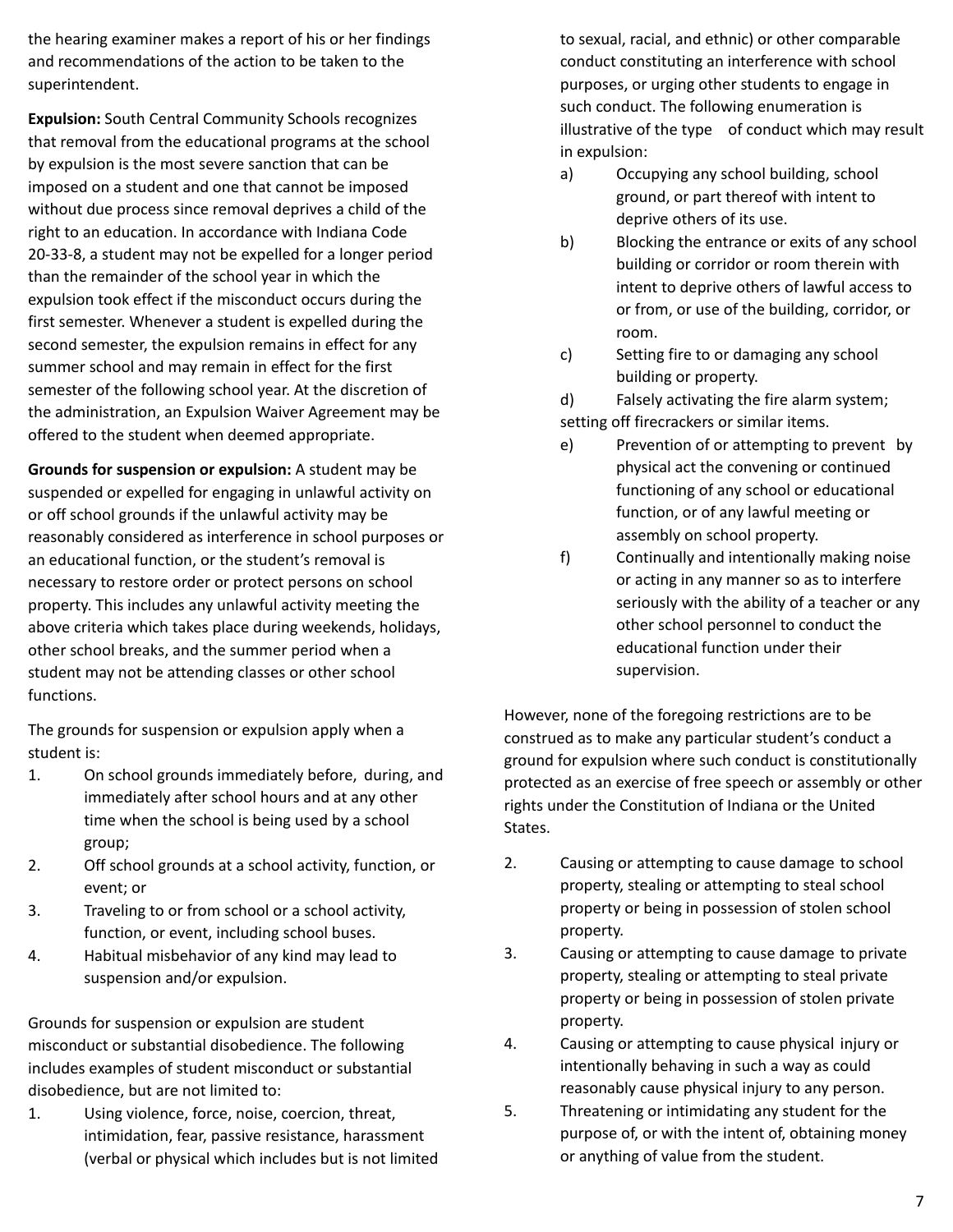- 6. Possessing, handling, or transmitting a knife or any other object that looks like or can be reasonably considered a weapon or other dangerous devise, including but not limited to chains, stars, numb chucks, metal knuckles, spiked bands, laser light pens, etc.
- 7. Possessing or attempting to possess, using or attempting to use, selling or attempting to sell illicit drugs, drug related paraphernalia, substances represented to be illicit drugs, prescription drugs, alcohol, stimulant, inhalant, intoxicant of any kind, or/and any product that produces an altered mental or physical state when used.
- 8. Providing or bartering for illicit drugs, drug related paraphernalia, substances represented to be illicit drugs, prescription drugs, alcohol, stimulant, inhalant, intoxicant of any kind, or/and any product that produces an altered mental or physical state when used.
- 9. Failing in a substantial number of instances to comply with directions of teachers or other school personnel during any period of time when the student is properly under their supervision, where the failure constitutes an interference with school purposes or an educational function.
- 10. Engaging in any activity forbidden by the laws of Indiana that constitutes an interference with school purposes or an educational function.
- 11. Violating or repeatedly violating any rules that are reasonably necessary to carry out school purposes or educational functions and are validly adopted in accordance with Indiana law.
- 12. Failing to comply with the smoking/tobacco restrictions for school buildings.
- 13. Being absent; truant from school or class without the knowledge or consent of the parent or school, or absent from school when there is an attempt to evade the School Attendance law.
- 14. Engaging in any speech, drawings or conduct that is lewd, vulgar, indecent, or offensive to the purposes of South Central Community Schools; including, but not limited to speech, drawings, or conduct that relates to cults, street gangs, skinheads, etc., that are disruptive to the educational atmosphere or that relates to acts of serious disrespect to school employees.
- 15. Aiding, assisting, or conspiring with another person to violate student conduct rules or state or federal law.
- 16. Possession of a firearm or other deadly weapons.
- a) No student shall possess, handle or transmit any firearm on school property.
- b) The following devices are considered to be firearms or other deadly weapons:
	- Any weapon which will or is designed to or may readily be converted to expel a projectile by the action of an explosive;
	- The frame or receiver of any weapon described above;
	- Any firearm muffler or silencer;
		- Any destructive device which is an explosive, incendiary, or poison, gas bomb, grenade, rocket having a propellant charge of more than four ounces, missile having an explosive or incendiary charge of more than one-quarter ounce, mine or any similar device;
		- Any weapon which will, or which may be readily converted to, expel a projectile by the action of an explosive or other propellant, and which has any barrel with a bore of more than one-half inch in diameter;
		- Any combination of parts either designed or intended for use in converting any device into any destructive device described in the two immediately preceding examples, and from which a destructive device may be readily assembled;
	- An antique firearm;
	- A rifle or a shotgun which the owner intends to use solely for sporting, recreations, or cultural purposes;
	- A weapon, device, laser or electronic stun weapon, equipment, chemical substances, or other material that in the manner it is used, or could ordinarily be used, or is intended to be used, is readily capable of causing serious bodily injury; or
	- An animal that is readily capable of causing serious bodily injury.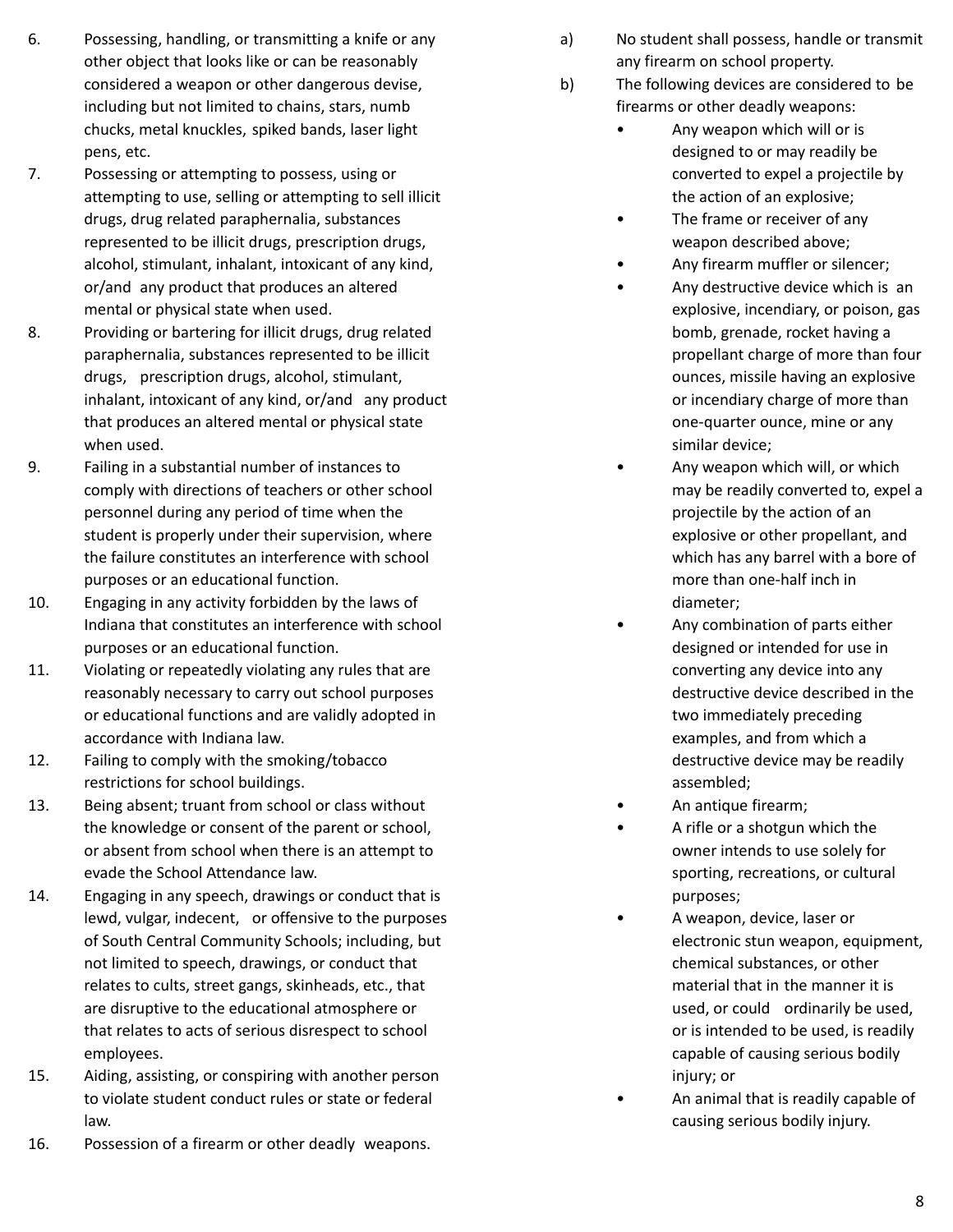- c) The penalty for possession of a firearm: ten (10) days suspension and expulsion from school for one calendar year.
- d) The superintendent shall notify the county prosecuting attorney's office when a student is expelled under this rule.

# 17. Gang prevention

The presence of gangs and gang activities can cause a substantial disruption to school and school activities. A "gang" is defined as any group of students who are perceived as a distinct group (not an approved school organization), which prompts a disruptive response in the school community.

The following rules act to prevent disruption and to prohibit gang activities by restricting those actions which foster such activities or which, because they may be performed in relation to gang activities, endanger even those students who do not intend to show gang membership or affiliation.

# **No student on school property or at any school activity:**

- a) Shall wear, possess, use, distribute, display, or sell any clothing, jewelry, emblem, badge, symbol, sign, drawing, graffiti, or other items which may be viewed by school officials as evidence of membership in or affiliation with a gang.
- b) Shall commit any act or omission, or use any speech, either verbal or nonverbal (gestures, handshakes, drawing, graffiti, other written communications, etc.) showing membership or affiliation in a gang.
- c) Shall use any speech or commit any act or omission in promoting the interests of any gang or gang activity, including but not limited to:
	- 1) Soliciting others for membership in any gangs;
	- 2) Intimidating or threatening any persons;
	- 3) Violating any other rules as stated in the student handbook;
- 18. Engaging in any kind of aggressive behavior that does physical or psychological harm to another person or urging of other students to engage in such conduct. Prohibited conduct includes coercion, harassment, bullying, hazing, or other comparable conduct.
- 19. Failing to report the actions or plans of another person to a teacher or administrator where those

actions or plans, if carried out, could result in harm to another person or persons or damage property when the student has information about such actions or plans.

- 20. Failing to completely and truthfully respond to questions from a staff member regarding schoolrelated matters including potential violations of the student conduct rules or state or federal law.
- 21. Bullying, Harassment and Threats It is a violation of school rules, and Indiana law, for any student or staff member to harass, intimidate, or bully another student or staff member.

# **"Bullying" means overt, repeated acts or gestures, including:**

- **(1) Verbal or written communications transmitted;**
- **(2) Physical acts committed; or**
- **(3) Any other behaviors committee with the intent to harass, ridicule, humiliate, intimidate, or harm the other person.**

If a student is the victim of any unwanted sexual conduct or communications or of derogatory communications or conduct concerning

his/her gender, religion, race, ethnic group, or disability, the student should report such behavior to the office. All reports shall be kept confidential and shall be investigated as soon as possible.

All threats of any nature will be taken seriously and dealt with accordingly. Threats of disrupting the educational process; administering bodily harm; damaging property; or committing acts of violence will all be dealt with severely**. School board policies and administrative guidelines are in place stating that a student threatening others or a student threatening suicide may be required to be evaluated before being allowed to return to school.** "I was only kidding", is not a justifiable defense or excuse.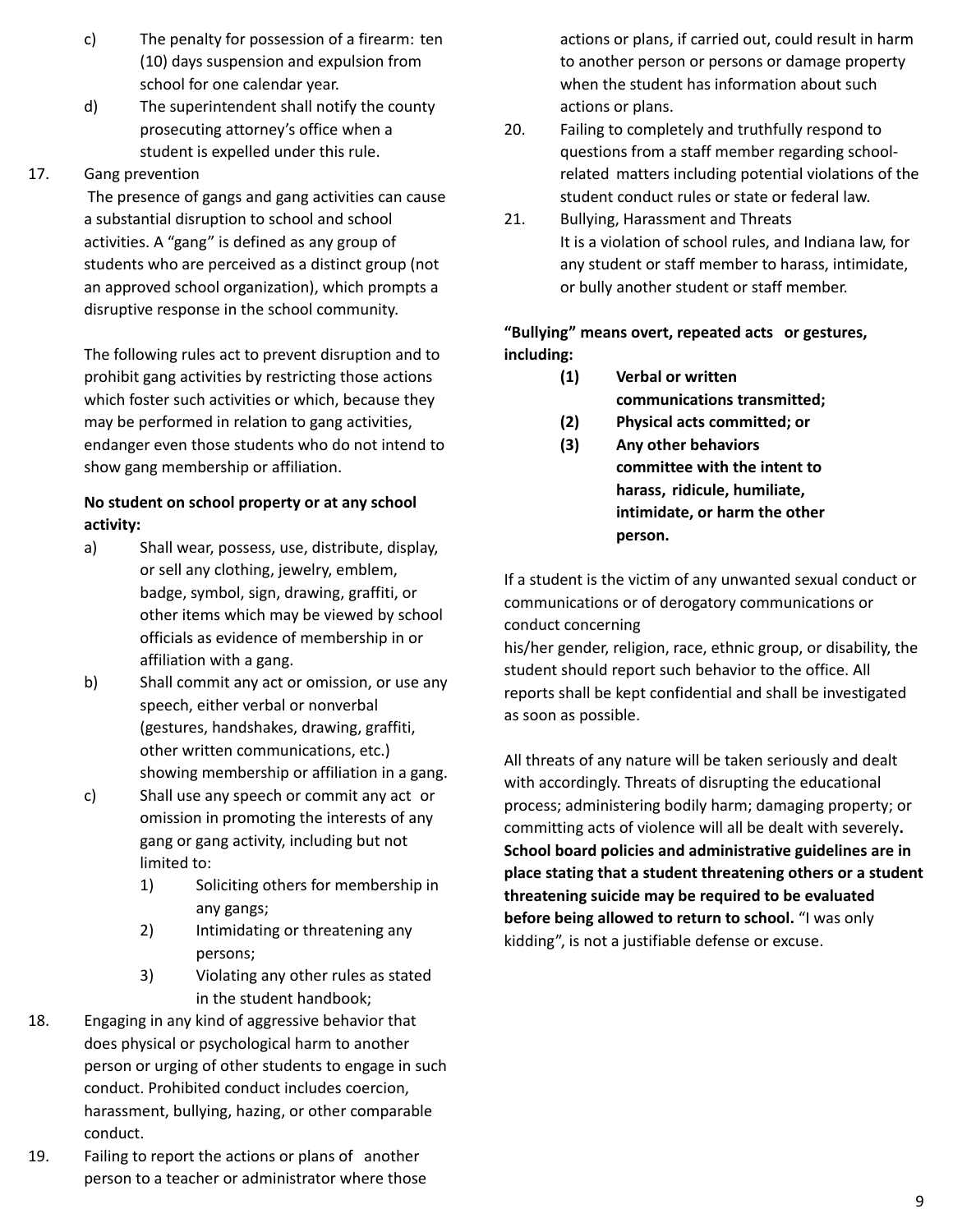# **Guide to Student Consequences (Not an Exhaustive List)**

| <b>Violation</b>                                                     | 1 <sup>st</sup> Offense                                                                                                              | 2 <sup>nd</sup> Offense                                                                                                              | 3rd Offense                                       |
|----------------------------------------------------------------------|--------------------------------------------------------------------------------------------------------------------------------------|--------------------------------------------------------------------------------------------------------------------------------------|---------------------------------------------------|
| Fighting                                                             | 1-3 Days Suspension                                                                                                                  | 2 or more Days Suspension                                                                                                            | Suspension pending Expulsion                      |
| Tobacco/                                                             | 1-3 Days Suspension                                                                                                                  | 2 or more Days Suspension                                                                                                            | Suspension pending Expulsion                      |
| <b>Other Smoking</b>                                                 |                                                                                                                                      |                                                                                                                                      |                                                   |
| Devices                                                              |                                                                                                                                      |                                                                                                                                      |                                                   |
| Firearms                                                             | Suspension pending Expulsion                                                                                                         |                                                                                                                                      |                                                   |
| Weapons                                                              | Up to Multiple-Day Suspension/<br>Suspension pending Expulsion                                                                       | Suspension pending Expulsion                                                                                                         |                                                   |
| Theft                                                                | Up to 1 Day Suspension/<br>Restitution                                                                                               | Up to 3 Days Suspension/<br>Restitution                                                                                              | Up to Suspension Pending<br>Expulsion/Restitution |
| <b>Threats</b>                                                       | This is done on a case-by-case<br>basis depending on the<br>seriousness of the violation,<br>prior violations, and other<br>factors. | May include Up to Suspension<br>pending Expulsion                                                                                    | Up to Suspension pending<br>Expulsion             |
|                                                                      | May include Up to Suspension<br>pending Expulsion                                                                                    |                                                                                                                                      |                                                   |
| Sexual Harassment                                                    | This is done on a case-by-case<br>basis depending on the<br>seriousness of the violation,<br>prior violations, and other<br>factors. | May include Up to Suspension<br>pending Expulsion                                                                                    | Up to Suspension pending<br>Expulsion             |
|                                                                      | May include Up to Suspension<br>pending Expulsion<br><b>Student Counseling</b>                                                       |                                                                                                                                      |                                                   |
| Violation of                                                         | Suspension or revocation of                                                                                                          | Suspension or revocation of                                                                                                          |                                                   |
| Password Access                                                      | computer and/or Network<br>privileges                                                                                                | computer and/or Network<br>privileges                                                                                                |                                                   |
|                                                                      | Disciplinary Action determined<br>by South Central Community<br>Schools                                                              | Disciplinary Action determined<br>by South Central Community<br>Schools                                                              |                                                   |
| Violation of Internet                                                | Suspension or revocation of                                                                                                          | Suspension or revocation of                                                                                                          |                                                   |
| Acceptable Use<br>Policy                                             | computer and/or Network<br>privileges                                                                                                | computer and/or Network<br>privileges                                                                                                |                                                   |
|                                                                      | Disciplinary Action determined<br>by South Central Community<br>Schools                                                              | Disciplinary Action determined<br>by South Central Community<br>Schools                                                              |                                                   |
| Plagiarism/Cheating                                                  | Included, but not limited to,<br>redoing assignment or retaking<br>tests, detention, or suspension                                   | This is done on a case-by-case<br>basis depending on the<br>seriousness of the violation,<br>prior violations, and other<br>factors. |                                                   |
| Profanity, Vulgarity,<br>or Disrespectful<br>Language or<br>Gestures | This is done on a case-by-case<br>basis depending on the<br>seriousness of the violation,<br>prior violations, and other<br>factors. | This is done on a case-by-case<br>basis depending on the<br>seriousness of the violation,<br>prior violations, and other<br>factors. | Up to Suspension pending<br>Expulsion             |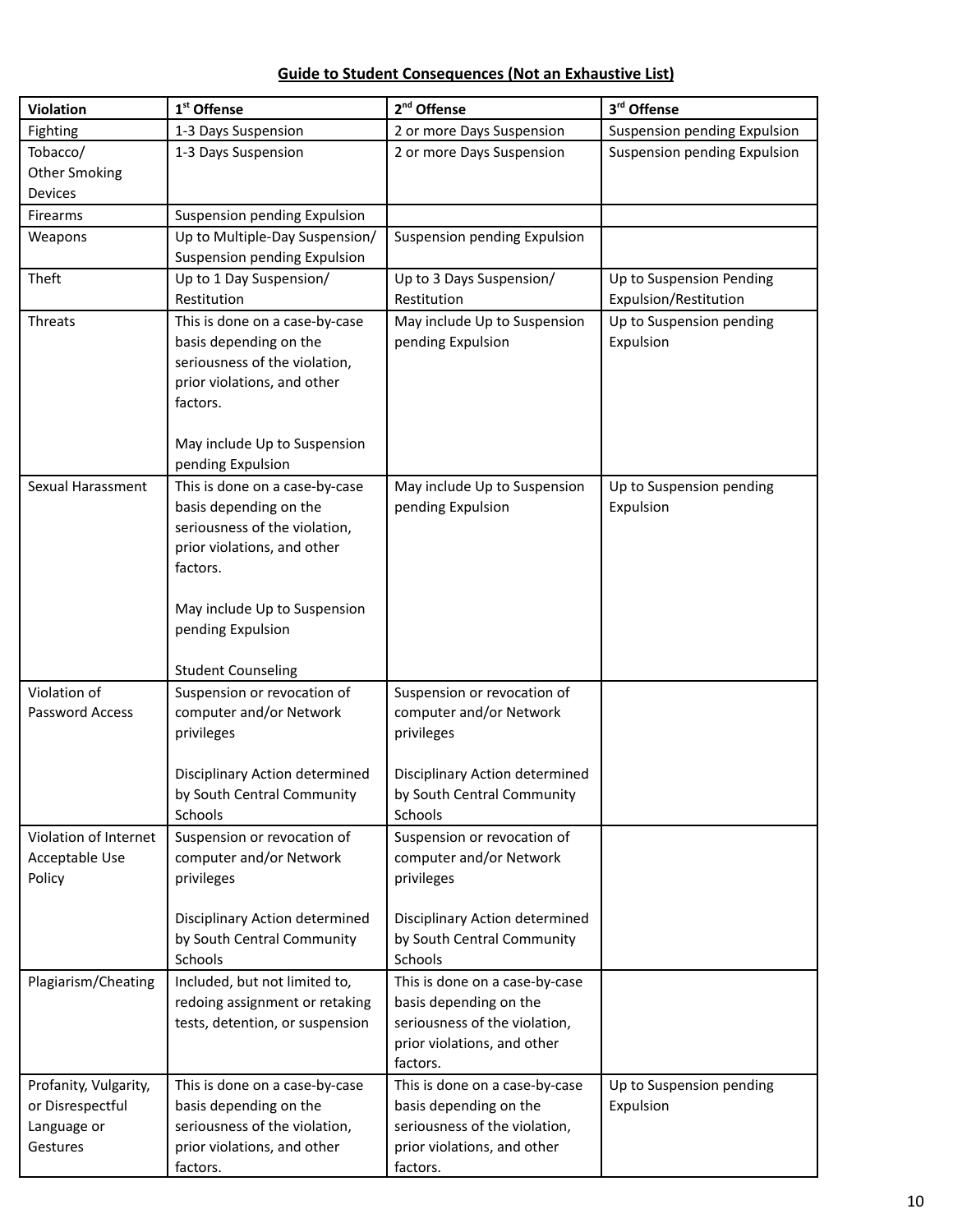## **BOOK RENTAL FEE**

Every effort is made to reduce the cost of textbooks to the individual parent as well as provide a variety of supplementary books and materials. Book rental should be paid at registration or arrangements made with the Central Office at the beginning of the school year. Students will be expected to pay for lost or damaged books. To apply for lunch and textbook assistance, parents or guardians must complete the application available in the school office. **A new application must be submitted each school year.**

#### **BUS TRANSPORTATION**

In order to bring about safe and orderly transportation of pupils to and from South Central Elementary School, all parents/guardians should share the following information with students before each school year begins. (It is important for students to know that the safety of all students may be directly connected with **their** individual behavior.) **The driver is in complete charge, and for the safety of all, must be obeyed.**

Expected school bus behavior:

- 1. Arrive at the bus stop before it is due. This common courtesy is appreciated by all.
- 2. Stay off the road at all times while walking to and waiting for the bus.
- 3. Line up single file off the roadway to enter the bus.
- 4. Wait until the bus is completely stopped and the driver has opened the door before moving forward to enter.
- 5. Do not cross a highway until the bus driver signals it is safe.
- 6. Go immediately to a seat and be seated. Standing or moving from seat to seat while the bus is in motion is not permitted.
- 7. Keep head, hands, arms, and legs inside the bus at all times.
- 8. Windows and doors are opened or closed only when the bus driver gives permission.
- 9. Do not litter in the bus or throw anything from the bus.
- 10. Do not throw books, caps, or other articles of clothing back and forth in the bus.
- 11. Keep books, packages, coats, backpacks, and all other objects out of the aisle.
- 12. Students shall not intentionally cause or attempt to cause damage to the school bus.
- 13. Refrain from loud, boisterous, or profane language. Be courteous to the driver and bus riders. Teasing, wrestling, or shoving is not allowed.
- 14. Cross the road when leaving the bus at least ten (10) feet in front of the bus, but only after the driver signals that it is safe.
- 15. Students should only depart from the bus at their regular stop or at school unless they have proper authorization from home (a parent note) and authorization from the office.
- 16. Students are never to go between parked buses. Vehicles cannot react quickly enough if students emerge from between parked buses.
- 17. Students who ride with any person other than their parents or on a bus other than their own must first submit a note from their parent and are granted approval through the office.
- 18. Due to the capacity of each school bus, students may not ride an alternate bus to attend a party, sleep-over, or other event that is not for child care purposes.

Severe or repeated offenses may result in the issuance of a bus conduct discipline. The bus driver will report to the principal who will decide on appropriate consequences. A copy of the discipline form will be entered into Harmony and provided to parents. A student who becomes a discipline problem on the bus may be deprived of the privilege of riding on the bus. If a student is suspended from the bus, the student's parent(s) shall be required to furnish transportation to and from school during the entire period of suspension. The school bus is a part of the school environment and all elementary rules also apply on the bus.

#### **CLASSROOM TREATS**

Students celebrating their birthdays or holidays often bring in treats to share with their classmates. Students are encouraged to bring in non-food items for classroom treats, such as pencils or stickers. If food items are brought in to be shared with classmates, the food items must be store-bought and include an ingredient list.

#### **DRESS AND APPEARANCE**

The type of clothing worn to school has a definite effect upon attitude, conduct and work habits of the child. The South Central Elementary Staff will notify parents of any student who is inappropriately dressed or groomed for school and will be asked that a change of clothing be brought to school. To avoid this situation parents and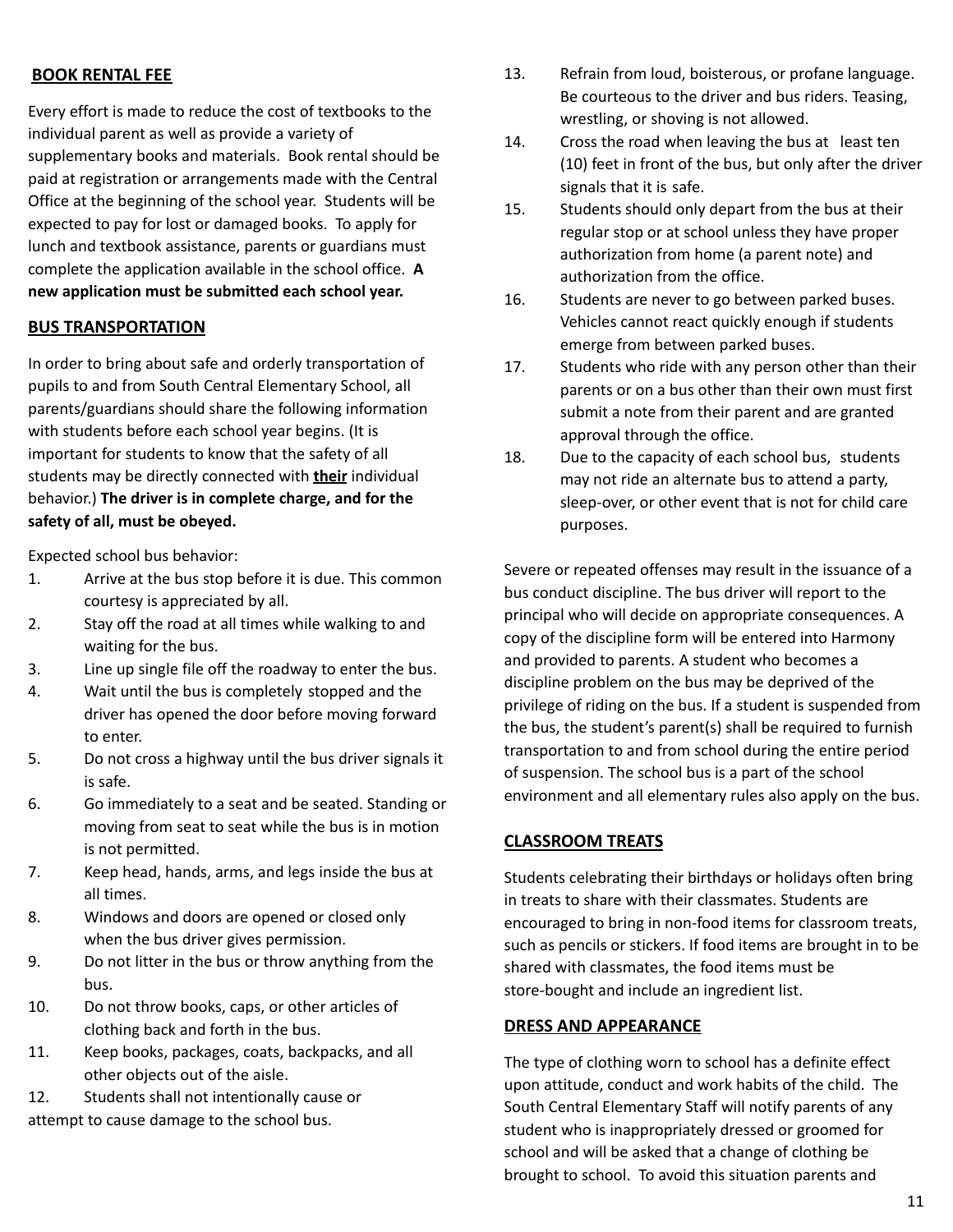students are asked to observe the following rules and regulations in regards to school attire.

- 1. The dress and grooming of students cannot be disruptive to the educational program. Therefore, any clothing that:
	- a. Promotes or advocates gang activity;
	- b. Indicates profanity or obscenity;
	- c. Advertises drug, alcohol, tobacco, or illegal activity will not be allowed at South Central Elementary because of the distraction they may cause.
- d. Students may not wear:
	- i. hats, caps, or other head coverings (except for religious coverings);
	- ii. shorts or skirts that reach less than a fingertip length on the leg;
	- iii. midriff tops, bare midriff, bare back, spaghetti strap, or revealing tops;
	- iv. coats or jackets (unless conditions warrant them);
	- v. or shoes with wheels;
	- vi. no pajamas or slippers will be allowed to be worn in the building;
	- vii. Pants with holes above the knee.
- 2. The dress and grooming of students can present a problem relating to hygiene. Shoes must be worn at all times and clothing should be clean and free of offensive odors.
- 3. The dress and grooming of students cannot pose a problem relating to the safety or security of other students or cause damage to the building or school property.
- 4. The dress and grooming of the student cannot be slanderous, suggestive, obscene, or profane.
- 5. Any apparel that could cause damage to any school property in the building itself, such as clothing with rivets or shoes with heel plates, is not to be worn.

Students and parents are asked to use common sense when dressing for school. Please keep in mind that classrooms are air-conditioned. Indiana weather changes often. Students should wear clothing appropriate for outdoor recess. Boots and snow pants are required for snow play. Children need the fresh air and exercise that recess provides. Please see that they bring the proper apparel.

On occasion, spirit days will be arranged. At that time some of the above regulations will be lifted (for example, hats may be worn in the building on Hat Day). Please check for special dates in the Elementary Newsletter

#### **ELECTRONIC DEVICES**

Students are discouraged from bringing electronic devices such as cell phones, camera phones, ECD's, PDA's, radios, CD players, MP3 players, iPods, pagers, **digital cameras, video cameras**, etc. to school. The school will **NOT** be responsible for these lost or stolen items. Students must leave these items in their book bags and **NOT** carry them on their person. **If these devices are used or visible during school hours or disrupt the educational process, the student may face disciplinary consequences.** Violation of this policy can result in discipline up to and including suspension or expulsion, and notification of law enforcement authorities. In addition, if a student violates this policy, his/her cellular telephone or electronic device may be confiscated. Under such circumstances, the cellular telephone or electronic device will be released/returned to the student's parent/guardian after the student complies with any other disciplinary consequence that is imposed. **There is to be no unauthorized videotaping or photographing of any part of the building, grounds, students, and staff without the prior written consent of South Central Elementary School**. **This section is not intended to prevent parents or other interested parties from videotaping extracurricular activities.**

## **ELECTRONIC TRANSMISSIONS**

Using a cell phone or other personal communication device to send text or email messages or possessing text or email messages containing images reasonably interpreted as indecent or sexually suggestive while at school or at a school related function are prohibited. In addition to taking any disciplinary action, phones will be confiscated and students should be aware that any images suspected to violate criminal laws will be referred to law enforcement authorities. I.C.35-42-4-4

## **EMERGENCY CLOSINGS**

School closings or delays will be announced as soon as possible. Parents may access closing information on our school website: www.scentral.k12.in.us. This information is also available on the South Central Elementary Facebook page. You can tune into one of the following stations for announcements regarding weather conditions.

|             | WAKE/WLJE 1500AM 105.5FM Valparaiso |               |
|-------------|-------------------------------------|---------------|
|             | WLOI/WCOE 1540AM 96.7FM LaPorte     |               |
| <b>WKVI</b> | 93.3FM                              | Knox          |
| <b>WFFM</b> | 95.9FM                              | Michigan City |
| <b>WNDU</b> | CH 16                               | South Bend    |
| <b>WSBT</b> | CH <sub>22</sub>                    | South Bend    |
|             |                                     |               |

South Central will utilize a rapid calling system to notify families of changes in the school day. **In order to receive a**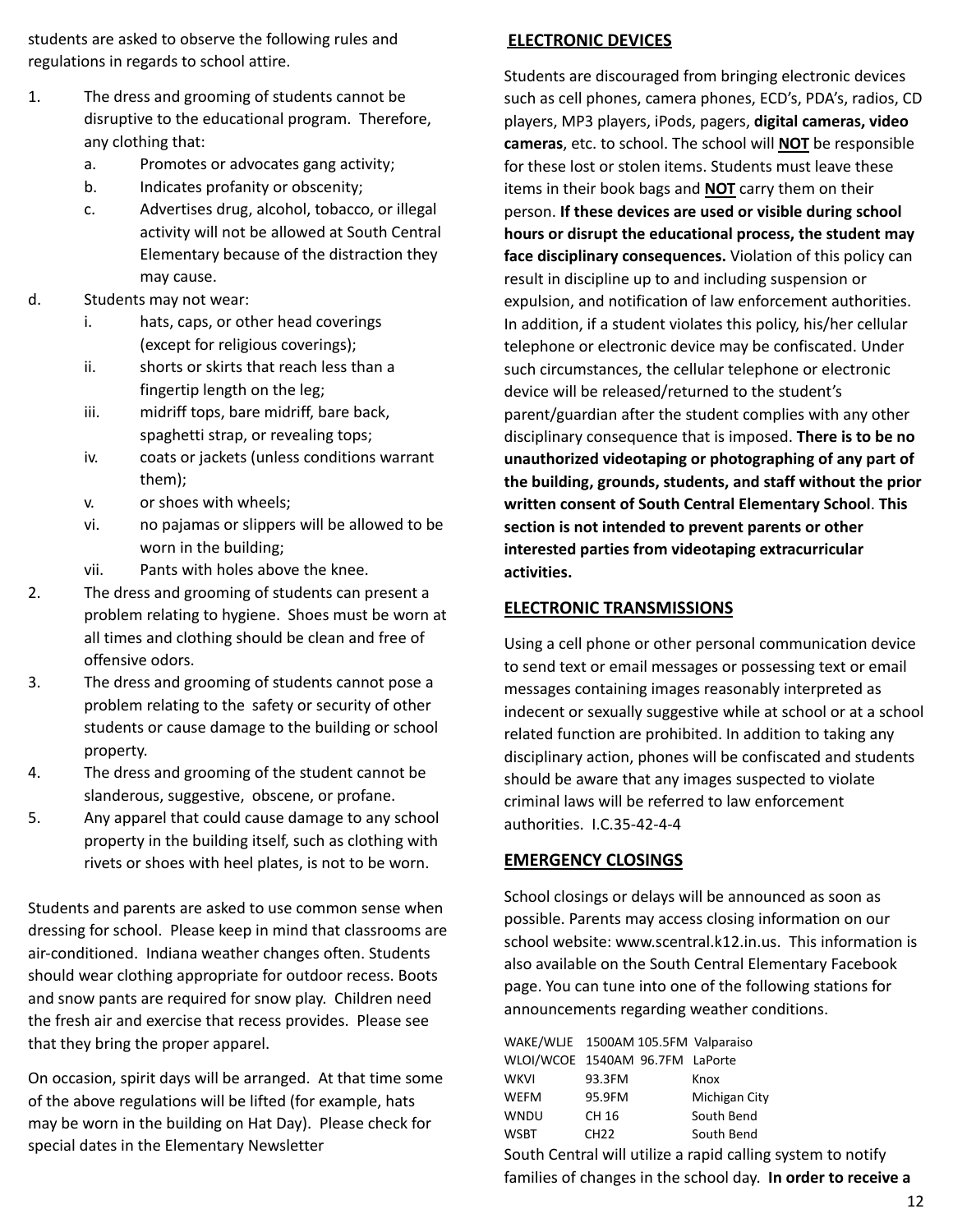# **call, be sure the school has your updated contact information.**

Parents must make arrangements for their children in the event school is closed during the day and relay these arrangements to your child(ren). Every child needs to know where to go and what to do. Please review this information regularly with each child.

# **EMERGENCY INFORMATION**

Parents/guardians must check emergency information at the beginning of each school year during registration. In order to provide emergency care to students in case of illness or injury, it is important that the following be on file:

- 1. Names and telephone numbers of the employers of both parents/guardians;
- 2. Names and telephone numbers of two additional local residents (grandparent, relative, neighbor, etc.) who are authorized to act on the parents' behalf should the child need to be sent home because of illness or emergency;
- 3. Name and telephone number of family doctor; and
- 4. Parent signature, which authorizes emergency medical care.

Please be sure that accurate information is given to the school and that it is kept updated when changes occur. If your information changes during the school year, please send the office an update as soon as possible.

# **EXCESSIVE PERSONAL ITEMS**

No single factor interferes more with normal routine and the instructional program at school than the presence of numerous items that should be left at home. With the exception of items brought for special occasions or with advance teacher permission, all items such as electronics, laser pointers, toys, radios, CD players, games, trading cards, video games, headphones, etc. are to be left at home. The school is not responsible for personal property brought to school. All items brought to school that do not belong at school will be taken and returned upon parent request. Confiscated items not picked up by the last day of school each year will be properly disposed of.

Things to leave at home: toys, radios, games and articles not directly related to educational goals. In addition, it is recommended that students bring only the amount of money required for meals to school, since this risk of loss is ever present.

Student school supplies, coats, jackets, etc. should be clearly marked with their first and last names.

# **EXTRA-CURRICULAR ACTIVITIES**

Participation in extra-curricular and co-curricular activities is a privilege. A student who represents South Central Elementary must exhibit at all times the highest standard of personal behavior. When the student becomes an athlete or extra-curricular participant, he/she takes on a special responsibility for exemplary conduct because there will be times when he/she will be representing the school to other communities as well as his/her own.

A. Grade certification will occur at the midterm of each nine-week grading period and at the end of each nine-week grading period.

B. To be academically eligible for participation in elementary athletics, the student must receive no more than one failure at any grade certification. If a student receives a failing grade at any grade certification, he/she must receive no failures the following grade certification. Two consecutive failures (not necessarily in the same class) will make the athlete ineligible for participation until all failures have been removed.

C. If a student is academically ineligible at a grade certification, he/she may become eligible at the next grade certification, provided he/she has received no F's on his/her progress report.

It is the duty of the athletic director to inform the students and their parents of academic ineligibility. Extenuating circumstances regarding grade certification will be reviewed by the athletic director and the building principal.

No student who has been absent for a school day may participate in an extracurricular activity scheduled for the afternoon or evening of that school day without the approval of the principal.

Parents of elementary students participating in extracurricular activities will be asked to read and sign a copy of the athletic policy prior to the beginning of the athletic season. Students in sixth grade may be allowed to participate in the following: Cross Country, Football\*, and Track on an "if needed" basis. (\*weight/height requirement)

## *BASKETBALL*

Boys and girls in grades five and six will have the opportunity to participate on a basketball team. All participating students must have a current physical on file in the office. A physical is good for one school year. Pop Warner physicals will not be accepted. Games will be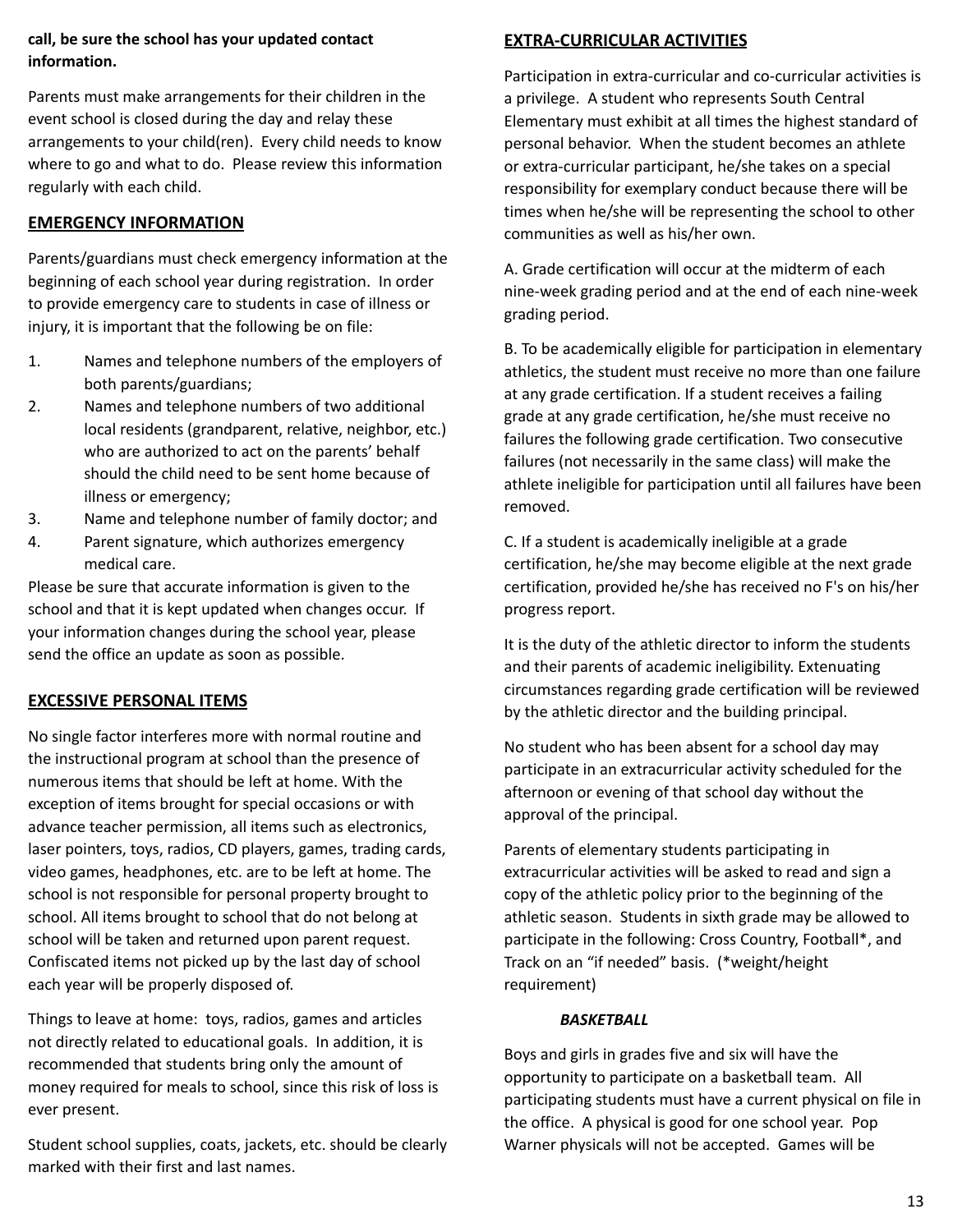played against teams from other schools during the following months:

Boys' Season –Approx. November through December Girls' Season –Approx. mid-January through late February

While it is not often regulated, coaches are encouraged to provide similar or equal playing time to all students, regardless of their ability level. This allows less athletically gifted students the opportunity to enjoy the thrill of a basketball game.

#### *CHEERLEADING*

All fifth and sixth grade girls may participate as cheerleaders. All participants must have a current physical form on file in the office. A physical is good for one school year. Pop Warner physicals will not be accepted. Cheerleaders perform at the fifth and sixth grade home basketball games.

## *JUNIOR COUNCIL*

Sixth grade students, chosen by the sixth grade teachers and the Jr. Council Sponsor, may serve on the Junior Council. Students are chosen on the basis of leadership, responsibility, conduct, and interest. Students will meet with the Junior Council Sponsor on a regular basis to promote school pride and philanthropic activities

## **FIELD TRIPS**

Field trips are planned educational activities for the enhancement of the curriculum. All students are expected to participate. Students who turn in a signed permission slip will be allowed to attend. The number of chaperones for a field trip will be based on need and interest. Parents volunteering to chaperone field trips must have a Limited Criminal History Report completed before going on the trip. Chaperones and students must ride the bus to and from the field trip. Students are to follow the directions of adult supervisors on the trip. Regular school rules for halls, buses, restrooms, etc. are to be followed. Parents not wishing to send their child on the field trip are still expected to send their child to school, where they will have an alternate placement for the day with assignments to complete. Students may be excluded as a disciplinary action, but school attendance will be required.

## **FREE AND REDUCED-PRICE MEALS**

Applications for free or reduced-price meals are available online through the school website. Children from families whose income falls below the guidelines are eligible for free or reduced-price meals. All children in the same family may

be listed on the same application. Applications turned in during registration week will be processed as close to the first day of school as possible.

**A new application form must be filed each year.** Children approved for free or reduced-price meals last year will receive benefits based on last year's application for the first six weeks of the new school year.

# **HEALTH CARE**

#### *WELLNESS*

South Central Community School Corporation recognizes that good nutrition and regular physical activity affect the health and well-being of the Corporation's students. Furthermore, research suggests that there is a positive correlation between a student's health and well-being and his/her ability to learn. Moreover, schools can play an important role in the developmental process by which students establish their health and nutrition habits by providing nutritious meals and snacks through the schools' meal programs, by supporting the development of good eating habits, and by promoting increased physical activity both in and out of school.

We believe this effort to support the students' development of healthy behaviors and habits with regard to eating and exercise cannot be accomplished by the schools alone. It will be necessary for not only the staff, but also parents and the public at large to be involved in a community-wide effort to promote, support, and model such healthy behaviors and habits.

#### *IMMUNIZATION*

According to Indiana Code 20-8.1-7-10.1(c)(1) When a student enrolls for the first time in a school corporation, a statement of the student's immunizations which shows that the student has received at least the minimum number of immunizations for the student's age will be supplied to the school by a parent or guardian. All immunizations MUST be current AT THE TIME OF REGISTRATION. Students without current immunizations may not be allowed to attend school.

# **Children enrolling with less than the minimum immunization requirements are granted a period of twenty calendar days in which to begin or resume their series.**

Students may remain in school at the end of a granted waiver period by documenting that they have either completed all requirements, are receiving immunizations according to a physician or Board of Health approved schedule, or qualify for an exemption. If parents/guardians fail to provide immunization documentation or fail to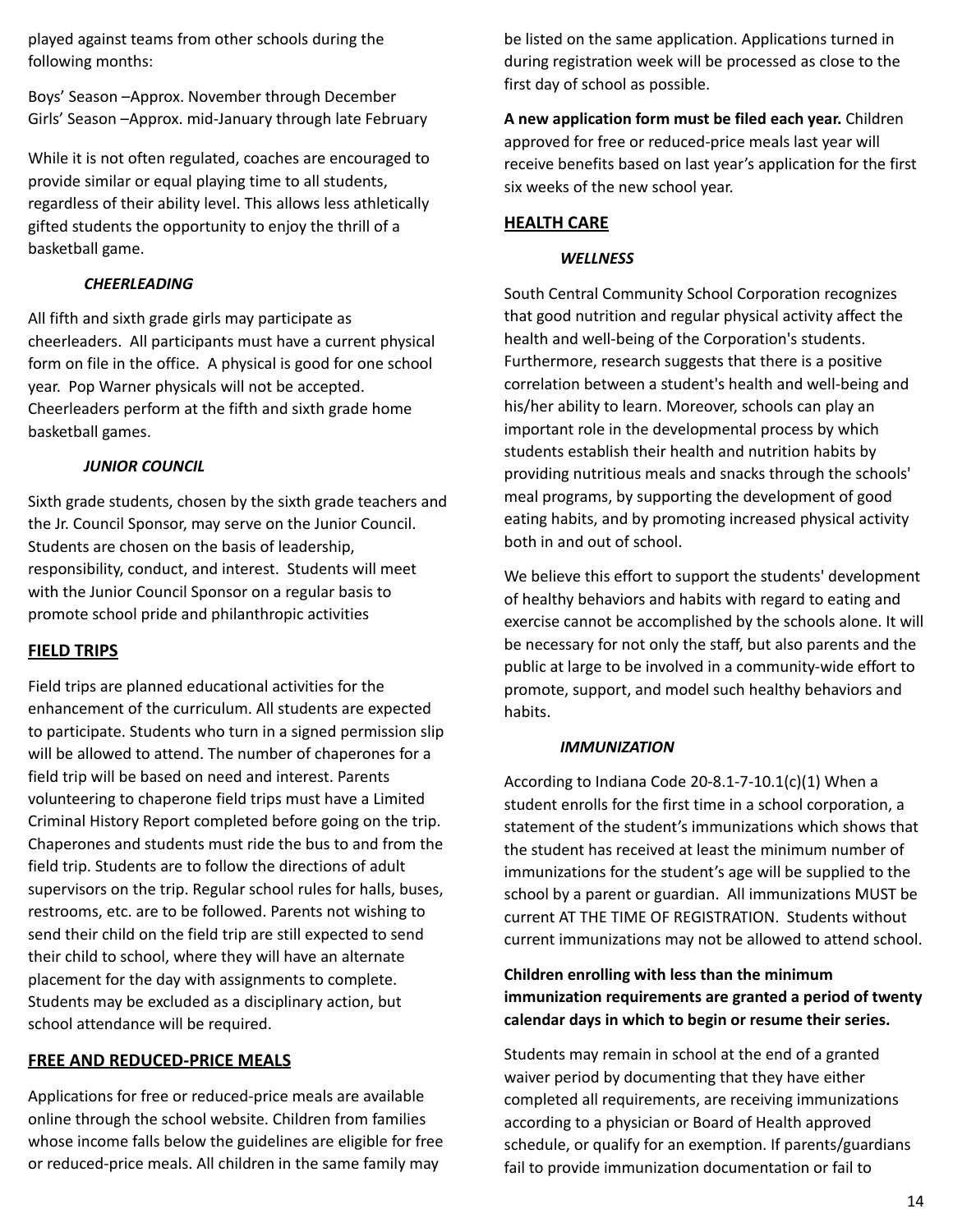provide a religious objection or medical exemption, or fail to meet other requirements, school officials will report parents/guardians to Child Protective Services and may prohibit the child from attending school.

Children may receive an exemption from minimum immunization requirements for medical or religious reasons. The parent or guardian is required to submit an annual written request for exemption with the school corporation. A physician is required to sign the request for medical exemption. The parent or guardian is required to sign the request for exemption for religious reasons. In the event of a disease outbreak, students who have not received required immunizations through exemptions may be excluded from school for the duration of the outbreak.

NOTE: Exemptions must be filed on an annual basis.

# *MEDICATION*

- 1. All prescription and over-the-counter medication must be FDA approved and will be kept in the nursing office, unless a student has written physician permission to possess and self-administer the medication according to IC 20-8.1-5.1-7.5.
- 2. **Any medicine to be administered to a student shall be brought by the student's parent/guardian to the principal's or the school nurse's office where it will be kept in a secure place.** The medication will be administered to the student by the school nurse or a person designated by the school nurse or designated by the school principal. No medication will be allowed to be transported to or from school by students. The student's parent/guardian or an individual who is at least 18 years old and is designated in writing by the student's parent is responsible for bringing the medication to school.
- 3. Written instructions from the parent/guardian are required for all prescription and OTC medications. The instructions must include: name of medication, reason for medication, amount to administer, and time to be administered. OTC medication amounts must be age appropriate per product label, and may not be given more frequently than stated on label except with physician prescription.
- 4. Pharmacy and OTC medications must be in the original container affixed with a current pharmacy or package label.
- 5. Medication ordered three times a day or less should be given before and after school and at bedtime. Prescription medication with a specific time ordered that is during school hours will be given as directed.
- 6. **Students are not permitted to carry medication including aspirin, Tylenol, Advil, etc. on his or her person, in purses, pockets, backpacks, vehicles, lockers, etc.** The exception to this rule shall be an inhaler when the use of an inhaler has been approved by the school nurse and a written note or prescription from the student's doctor accompanies the inhaler. No student may keep an inhaler in his or her possession without the knowledge of the school nurse.
- 7. Medications must be picked up in the school office, and will be released to the parent or a designee who is at least 18 years old with written permission from the parent. OTC and non-controlled medication may be returned home by the student with written permission by the parent. Controlled substances (stimulants, prescription pain medications, anxiety medications, etc.) can NOT be sent home with a student. These should also be brought in by a parent or guardian.
- 8. Cough drops will be considered OTC and students should not be self-administering them at school. These should come to the nurse's office as well.
- 9. Students with diabetes should have a medical care plan from their doctor on record at the beginning of each school year.
- 10. Students with asthma should have a medical form for permission for inhalers, whether kept in the office or self-administered, signed by doctor and parent at the beginning of each school year.

## *HEALTH SCREENINGS*

Vision screening is done with all students in grades 1, 3, 5 and 8 (MCT)

Hearing screenings are completed with grades 1, 4, 7 and 10

Parents or guardians will be notified by a referral letter if a concern is identified during the screening process. Referrals are based upon Indiana State referral recommendations. Further medical evaluation should be obtained. Questions regarding these procedures should be directed to your child's school nurse.

## *INJURY*

The following medications and supplies are being used as first aid measures within SC schools:

> • Contact lens solution, eye irrigations, topical antiseptics, topical analgesics, topical triple antibiotic ointment, topical anti-itch, band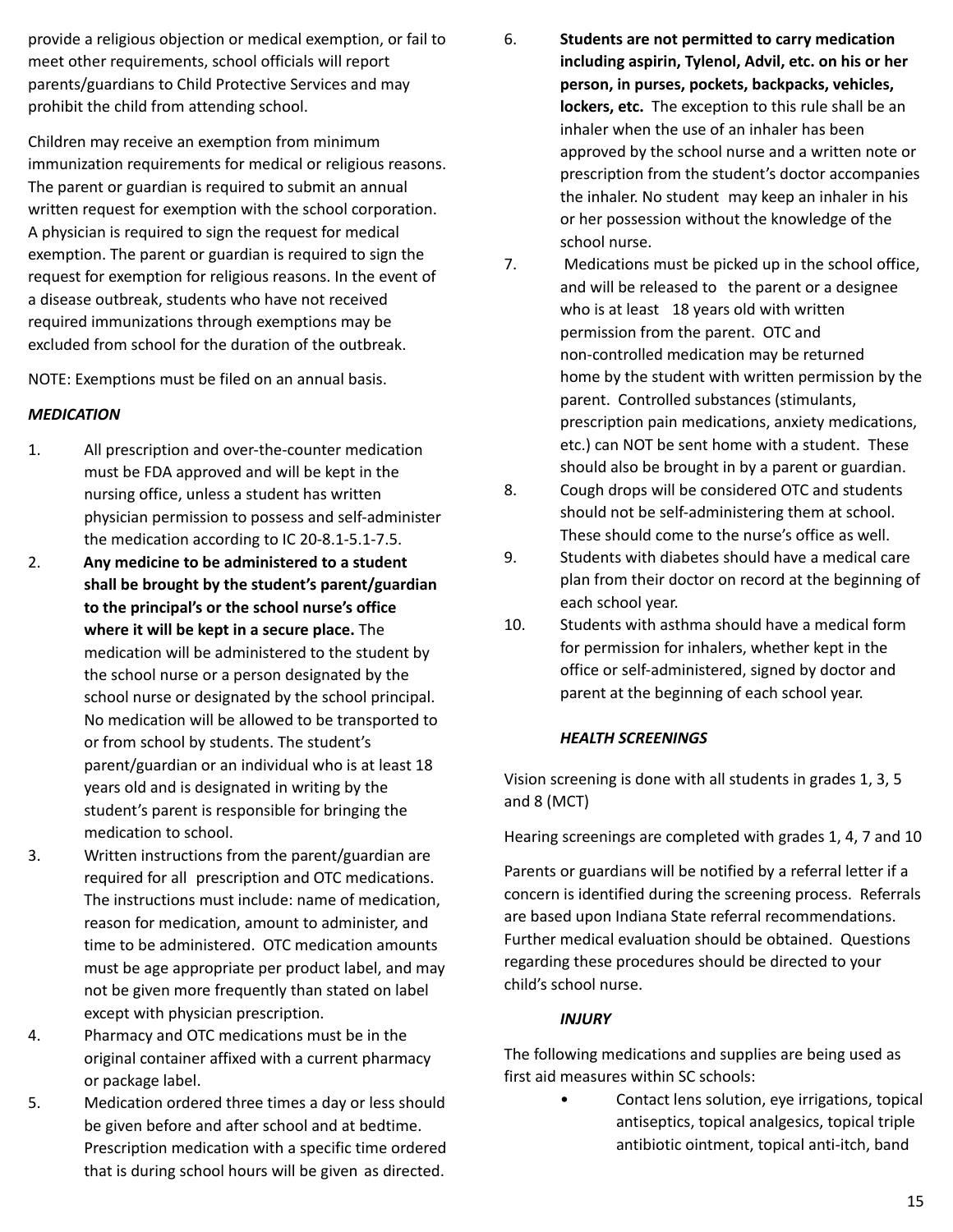aids, bandages, elastic wraps, heating pads, and ice packs.

• Animal crackers, mints, throat lozenges are used for minor stomach and throat complaints. Tylenol, Ibuprofen, and Tums will be administered with parent's permission at registration. It is the parent or guardian's responsibility to notify the school nurse if they prefer that these products not be used when treating their child.

## *ILLNESS*

Students with vomiting, diarrhea, undiagnosed skin rashes, eye infections, or fever over 100.0 should not attend school. Students should not return to school until symptoms have resolved, or are fever free for 24 hours. Students being treated with antibiotic medications should receive the medication for 24 hours before returning to school. Students will be sent home from school with temperatures over 100.0, vomiting, diarrhea, skin rashes, eye infections, or other symptoms of illness.

## *RECESS*

All grade levels will have at least one recess each day. It is important for all children to take advantage of this opportunity for fresh air and exercise. **Children wishing to stay in for recess because of illness need a note. This request will only be honored for one day.** Children who are too ill to enjoy recess are too ill to be at school. **If the student should stay in for more than one day, a note from the child's physician must be supplied.**

## **HOMEWORK POLICY**

It is recognized that time devoted to study is a key part of mastering a skill or completing a learning task. The goal of homework assignments is to develop self-discipline, responsibility, and the ability to study independently. Assignments normally include reinforcing concepts taught in class, gaining new information, working on independent projects, completing tasks, and making up missed assignments. Parents can help by seeing that their children have a place and a specific time to study. If other help is needed, the teacher will contact the home.

## **LEAVING SCHOOL**

## *DURING THE SCHOOL DAY*

Families are encouraged to establish one dismissal plan to be followed by students every school day. Principals or their designee may release a student from school before the end of the school day when presented with a written or

face-to-face request from the child's parent/guardian. These requests for early dismissal must be submitted at the start of the school day.

Students may be released only to a parent, or to a properly identified person authorized to act on behalf of the parent. Parents and/or their designees are required to sign the children out from the school office. Parents should sign students back in as well if returning them during the school day. No student will be released to any government agency without proper warrant or written parental permission except in the event of an emergency as determined by the principal.

# *AFTER SCHOOL*

If children do not ride the bus and will be picked up at the end of the school day, parents shall proceed to the BACK parking lot at the cafeteria entrance to avoid interference with the buses. There will be two lines picking up students. Drivers who are picking up only elementary students should line up directly next to the school.

Drivers who are picking up elementary and high school students should line up outside of the first line. Drivers should display a school issued name sign in your window at pick up time. Anyone who does not have one will be asked to report to the office and show their id in order to pick up a student.

Students who are to ride home with an older sibling need to bring a note signed by the parent verifying the arrangement and wait at the designated area until the high school student is dismissed at 2:59 P.M.

A student without a note will be sent home on his/her regular bus. Verbal student requests will not be honored.

## **LIBRARIES 360**

Libraries 360 is a cooperative project between the La Porte County Public Library and school corporations. A Libraries 360 card can be used at any location of the La Porte County Public Library System. The student is responsible for all materials borrowed, for returning all materials on time, and for paying any fees for lost and/or damaged materials.

## **LOST AND FOUND**

All articles found in or near the school should be turned in at the school office. Children's articles including books, clothing, lunch bags, etc., should be marked clearly with the child's name and grade level. Remind your child to check the lost and found for missing items. Lost and found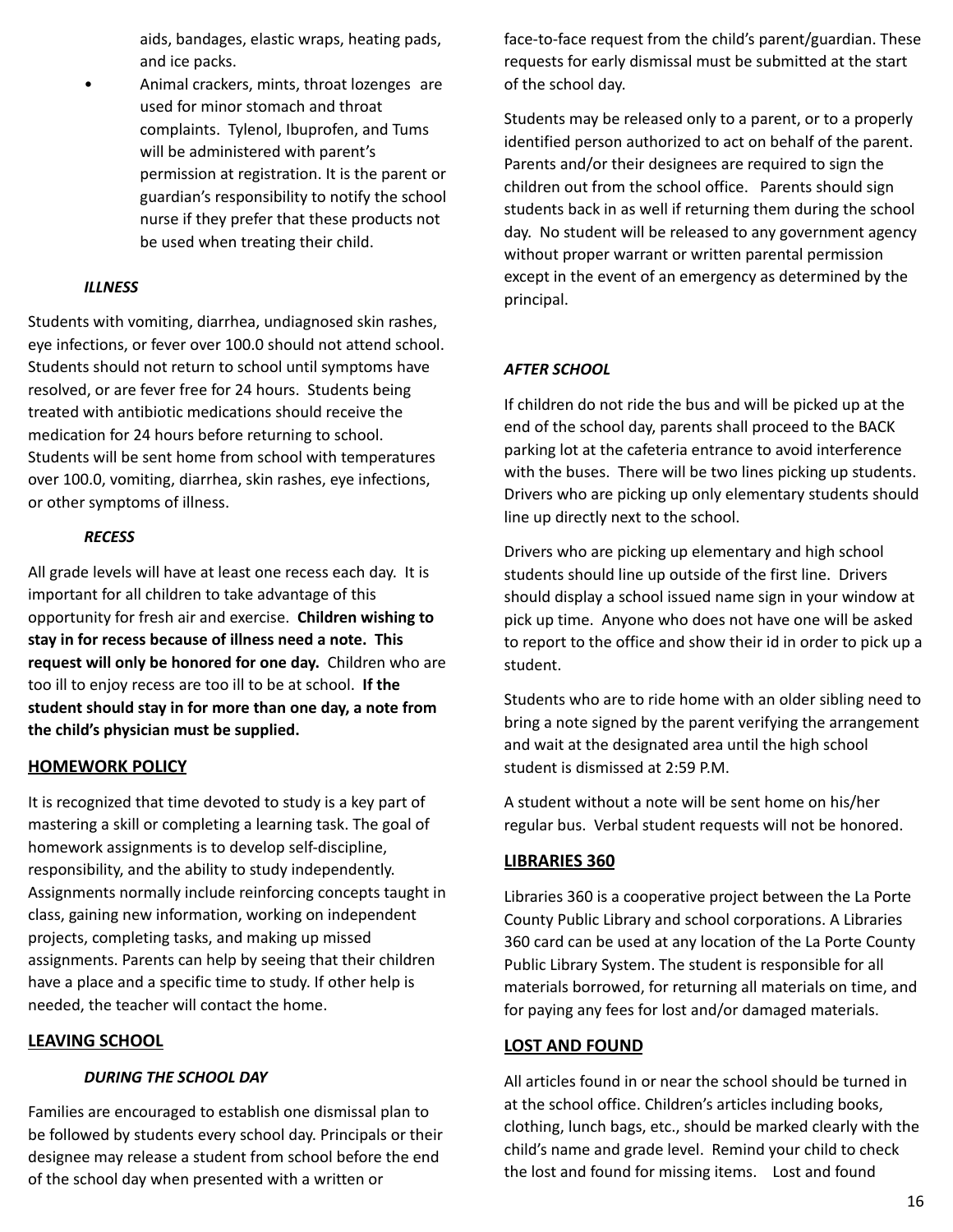articles that have not been claimed in a reasonable amount of time will be donated to a charitable organization.

# **LUNCH PROGRAM**

Nutritious lunches are served daily. Parents will be notified of lunch prices each fall. Milk is also available to students who bring their lunch or to those who want an extra milk with their meal. Children may pay cash daily or participate in our meal card prepayment program. Advance deposits in any amount may be made to the child's account. Meals are charged against the account using the meal card. Deposits may be made by cash, check, or through the Harmony module online. Checks should be made out to "South Central". The child's name and teacher's name should be on any envelope containing lunch money.

## **MAKE-UP WORK**

Students may need to make up work as a result of an unexcused absence, extended vacation, negligence in not completing the work on time, and/or excused absences. It is the responsibility of the student to complete assignments given by the teacher. Failure to complete this work prohibits the teacher from effectively evaluating the student's progress.

If a student is on an extended vacation, some homework may be provided in advance at the discretion of the teacher, if appropriate assignments are available. The student is responsible for all work missed during the absence, and the amount of time allowed for make-up work shall be one day for each day absent.

## **NON-CUSTODIAL PARENTS**

If one (1) parent has been awarded custody of the student by a court order**, the parent of custody shall provide to the principal of the school a copy of the custody order** and inform the school in writing of any restrictions and/or limitations in the rights of the non-custodial parent.

A non-custodial parent, unless restricted by a court order, will be given access to all student report cards, student records, and disciplinary actions. In the absence of a court order to the contrary, a non-custodial parent will be permitted to participate in school conferences related to the student.

The non-custodial parent may not visit with the student during the school day, nor may the student be released to the non-custodial parent unless written permission is given by order of the court or by the custodial parent.

#### **NONDISCRIMINATION**

The School Board does not discriminate on the basis of the Protected Classes of race, color, national origin, sex (including sexual orientation and transgender identity), disability, age (except as authorized by law), religion, military status, ancestry, or genetic information (collectively, "Protected Classes") in its educational programs or activities.

The Board also does not discriminate on the basis of Protected Classes in its employment practices as they relate to students, and does not tolerate harassment of any kind.

Equal educational opportunities shall be available to all students, without regard to the Protected Classes, age (unless age is a factor necessary to the normal operation or the achievement of any legitimate objective of the program/activity), place of residence within the boundaries of the Corporation, or social or economic background, to learn through the curriculum offered in this Corporation. Educational programs shall be designed to meet the varying needs of all students.

The following person is designated to handle inquiries regarding the non-discrimination policies of the Corporation or to address any complaint of discrimination:

Name and/or Title: Dr. Theodore Stevens, Superintendent Address: 9808 S. 600 West, Union Mills, IN 46382 Telephone No: 219-767-2263

## **PARENTAL CONCERNS**

Most parental concerns can and should be handled at the most immediate level, which is between the parent and teacher. Parents are encouraged to ask for a conference to discuss problems or concerns they have with the teacher at any time during the year. If a parent feels there is a need to involve the principal, the principal will discuss the concern with the teacher. If the principal, teacher, or parent feels the concern is of such a nature as to warrant a conference, a conference with the parent, teacher, and principal will be arranged.

#### **PHYSICAL EDUCATION**

#### *PARTICIPATION/ATTENDANCE*

Students will dress and participate every day even if participation is limited due to a minor medical problem (ex. cold, flu, sore throat, asthma, etc., students will still dress and participate to the best of their ability). A parent's note for limited activity will be accepted for one day only. The note must be dated and signed.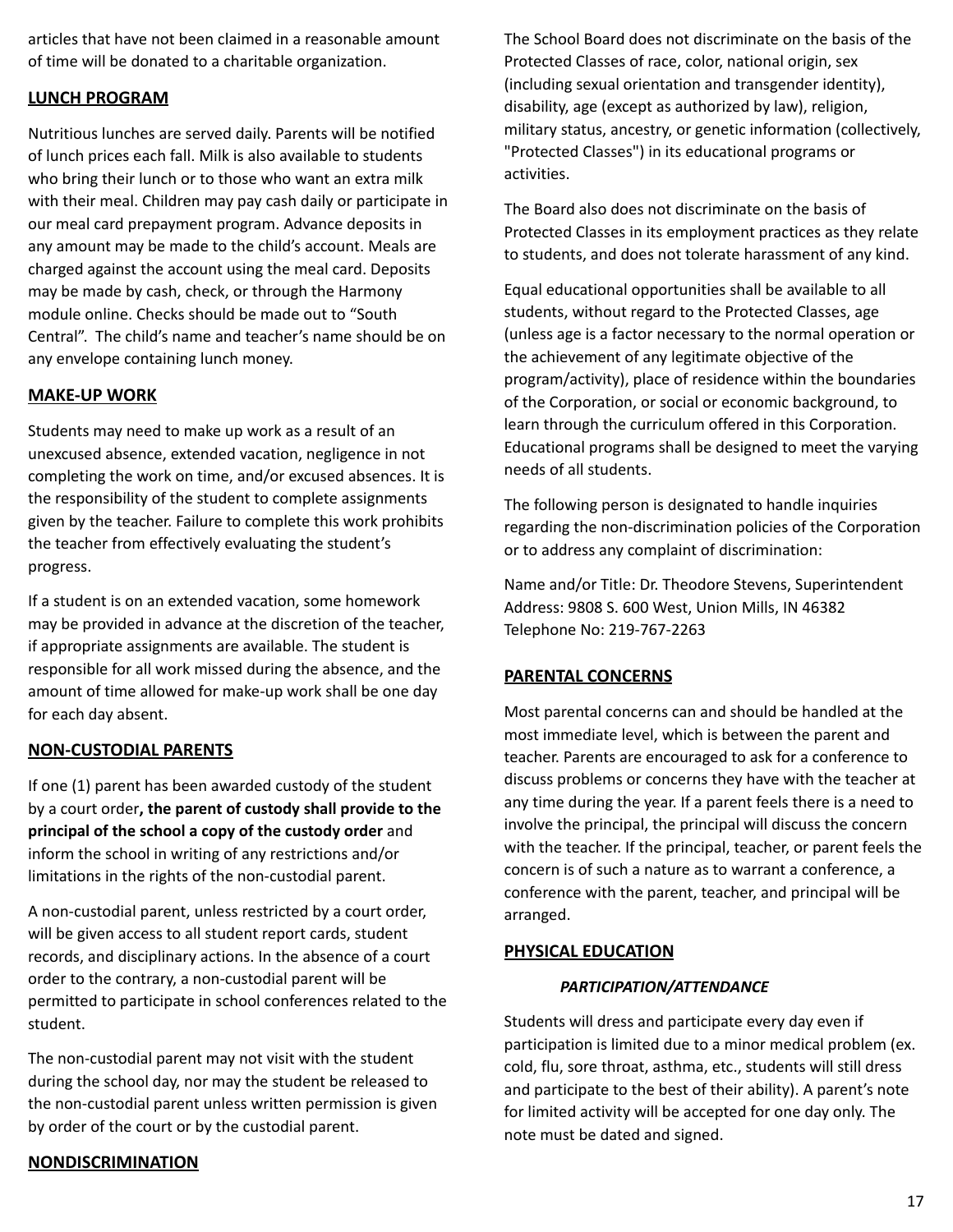Any student who needs to be excused for more than one day should be under a doctor's care and will need a note, stating the medical problem and release date for participation, signed by the doctor.

# **PROMOTION, PLACEMENT, AND RETENTION**

Promotion or retention of students is essentially a matter of suitable placement of pupils in a group where a student can learn most effectively. Students will be placed at the appropriate level of instruction at which they can function with due consideration being given to their educational, social, and emotional needs. Promotion occurs when a student is doing the caliber of work (grade level) that indicates the student has met the curriculum requirements.

Retention occurs when a student is not doing the caliber of work that indicates the student should be promoted to the next grade. Early in the second semester, teachers will contact parents regarding the possibility of retention if a child is producing work that is below grade level. In some cases, an additional year of reinforcing the academic skills can give a child confidence, maturity, and a sense of well-being that is necessary for the child's educational achievement.

Final decisions on student promotion, placement, or retention rest with the building principal.

#### *GRADE PLACEMENT*

Placement of students is based upon academic achievement, social and emotional maturity, and information received from classroom teachers. Grade level placement decisions are made by the building principal in cooperation with parents and teachers. Grade placement of special education students is based on the decision of the case conference committee and the student's Individual Education Plan (I.E.P.).

South Central Elementary school will comply with the requirements of the Indiana Department of Education regarding the consequences for students in grade three who fail to pass the Indiana Reading Evaluation and Determination Assessment (IREAD-3).

#### *CLASSROOM PLACEMENT*

The building principal assigns students to appropriate grades, classes, or groups based on consideration of the needs of the school, the students and the administration of the school. The previous year's teachers and the principal spend considerable time in assigning students to classrooms. The goal is to balance classes according to

boy/girl ratio, academic ability, social-emotional issues, work habits, and special learning needs.

If a parent/guardian feels there is information the principal should have about his/her child, such written communication should be provided to the principal in the spring no later than May 1. This communication should identify specific educational concerns, not a request for a specific teacher.

## **RECESS GUIDELINES**

The building principal is responsible for determining if outdoor recess will occur. The decision may vary from grade to grade based upon the discretion of the principal or designee. The following conditions are considered:

- Temperature (wind chill and heat index as recommended by IDOE guidelines)
- Conditions of the playground.

# **REPORTING TO PARENTS**

## *REPORT CARDS/PROGRESS REPORTS*

Reporting student progress serves many purposes, the most important of which is helping students and their parents understand how well the student is achieving program objectives and accomplishing the educational goals of the school district.

At the beginning of the school year, each classroom teacher informs students and parents of the specific requirements necessary to attain each grade. The specific grade scales and symbols are noted on each grade level report card.

Report cards are issued four times a year at the end of each nine week grading period. Parents should regularly check their child's progress online. If parents desire a conference concerning progress reports or report cards, they should contact the teacher.

If a parent is concerned about a child's progress at any time, he/she should contact the teacher. Please encourage your child(ren) to bring home graded papers and homework on a regular basis. This will help greatly in keeping you current on your child(ren)'s progress.

## **RESPONSIBLE USE POLICY**

South Central Community School Corporation (SCCSC) recognizes that access to technology in school gives students greater opportunities to learn, engage, communicate, and develop skills that will prepare them for work, life, and citizenship. We are committed to helping students and staff develop progressive technology and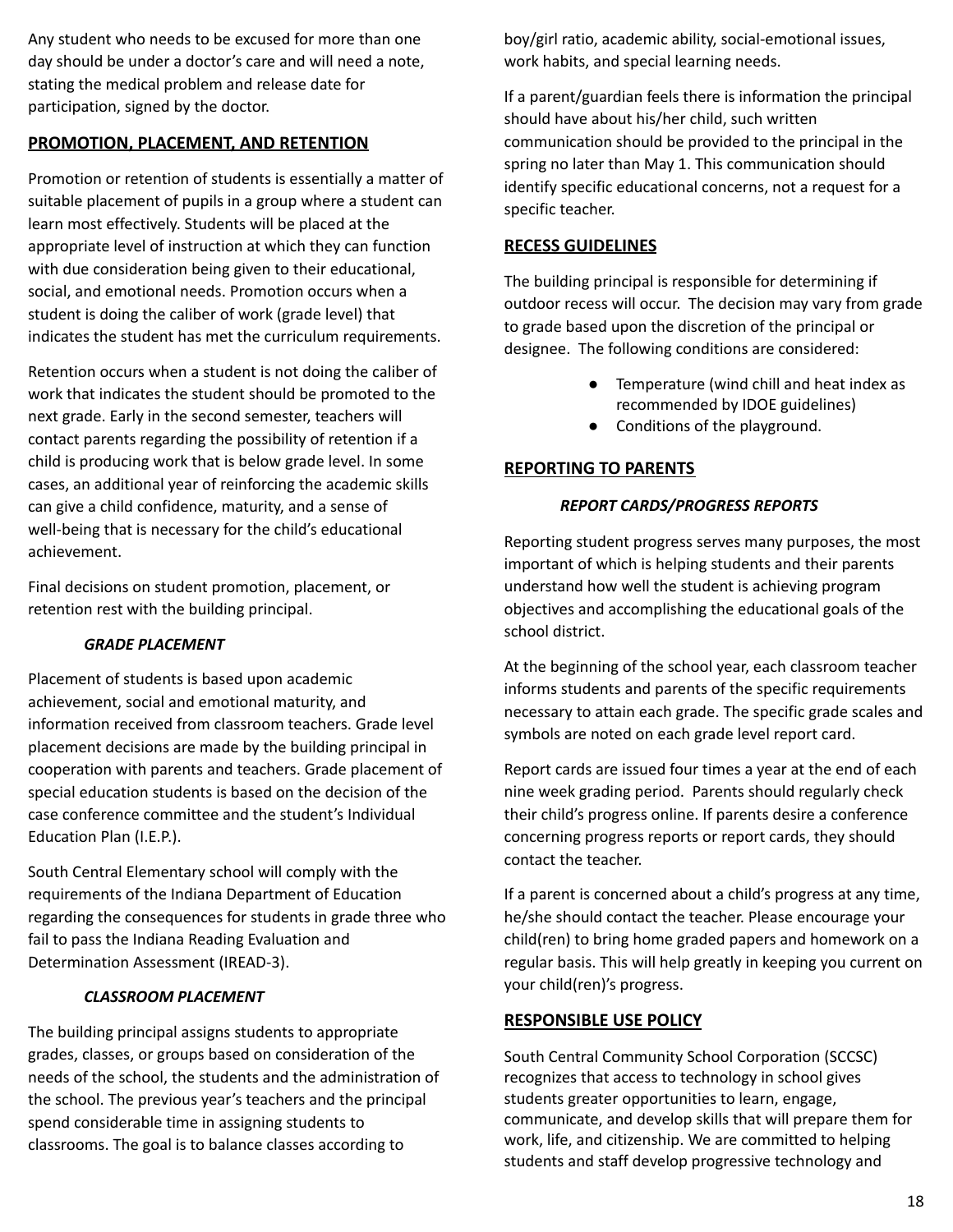communication skills. To that end, we provide the privilege of access to technologies for student and staff use. These rules apply to all school computers, all school-provided electronic devices wherever used, all uses of school servers, and Internet access and networks regardless of how they are accessed. This Responsible Use Policy outlines the guidelines and behaviors that all users are expected to follow when using school technologies or when using personally owned devices on the school campus, including:

- The SCCSC network is intended for educational purposes.
- All activity over the network or using district technologies may be monitored, documented and retained.
- Access to online content via the network may be restricted in accordance with our policies and federal regulations, such as the Children's Internet Protection Act (CIPA).
- Students are expected to follow the same rules for good behavior and respectful conduct online as offline.
- Misuse of school resources can result in disciplinary action.
- Using an internet filter and other technologies, SCCSC makes a reasonable effort to ensure students' safety and security online, but will not be held accountable for any harm or damages that result from use of school technologies.
- Users of the district network or other technologies are expected to alert the Tech Department immediately of any concerns for safety or security.

## **Technologies Covered**

School computers, network and Internet services, and electronic resources are provided for educational purposes and research consistent with SCCSC's educational mission, curriculum and instructional goals. SCCSC may provide the privilege of internet access, desktop computers, mobile computers or devices, videoconferencing capabilities, online collaboration capabilities, message boards, email, and more. This Responsible Use Policy applies to both school owned technology equipment utilizing the SCCSC network, the SCCSC internet connection, and/or private networks/internet connections accessed from school owned devices at any time. This Responsible Use Policy also applies to privately owned devices accessing the SCCSC network, the SCCSC internet connection, and/or private networks/internet connections while on school property. As relevant new technologies emerge, SCCSC will seek to provide access to them. The policies outlined in this document cover all available technologies now and in the future, not just those specifically listed or currently available.

#### **Usage Policies**

All technologies provided by the district are intended for education purposes. All users are expected to use good judgment. Users should be safe, appropriate, careful and kind; not try to get around technological protection measures; use good common sense; and ask if they don't know. User accounts and information are to be used by that individual only and not shared with others. It is imperative that all accounts and passwords are kept confidential.

#### **Internet Access**

SCCSC provides its users the privilege of access to the internet, including web sites, resources, content, and online tools. Access to the internet will be restricted as required to comply with CIPA regulations and school policies. Web browsing may be monitored, and web activity records may be retained indefinitely.

Users are expected to respect the web filter as a safety precaution, and shall not attempt to circumvent the web filter when browsing the internet. The determination of whether material is appropriate or inappropriate is based solely on the content of the material and the intended use of the material, not on whether a website has been blocked or not. If a user believes a site is unnecessarily blocked, the user should submit a request for website review via a staff member or the restricted access screen.

## **Email**

SCCSC may provide users with the privilege of email accounts for the purpose of school---related communication. Availability and use may be restricted based on school policies. If users are provided with email accounts, the account(s) should be used with care. Users should not send personal information and should not attempt to open files or follow links from unknown or untrusted origins. Users should use appropriate language and should only communicate with other people as allowed by the district policy or the teacher. Users are expected to communicate with the same appropriate, safe, mindful, courteous conduct online as offline. Email usage may be monitored and archived.

#### **Web 2.0 (Email, Social Media, Collaborative Content)**

SCCSC will be using a variety of Web 2.0 Tools. Web 2.0 tools are defined as Internet sites that allow users to communicate, collaborate, share, and message with others to create content beyond a static page. These sites enhance the learning experience and help students develop important online skills. The sites require students to create an account that may ask for a student's name along with a username, password, and in some instances an email address. The email address your student will open their account with will be their individual district-provided email account.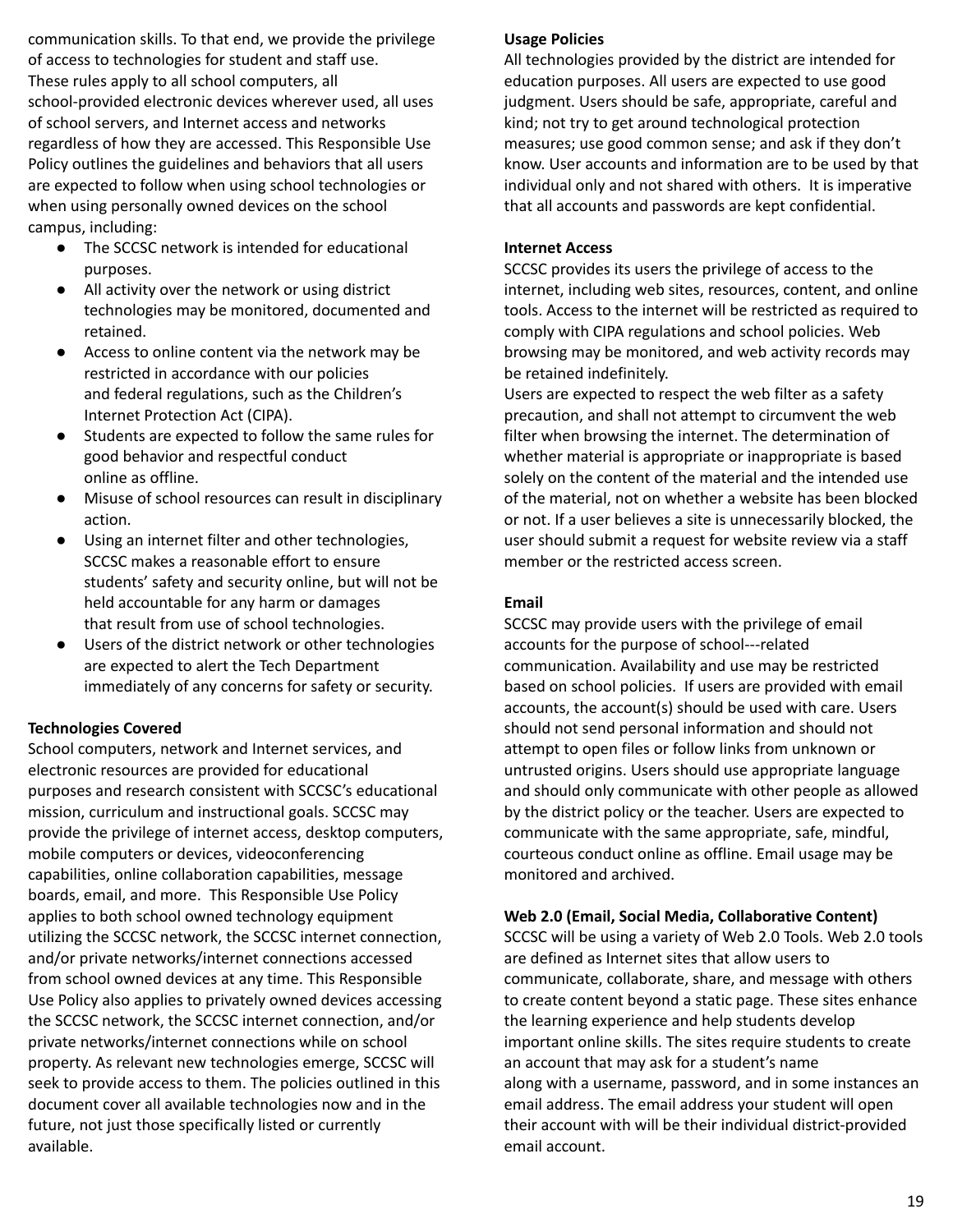#### **Mobile Devices Policy**

SCCSC may provide users with mobile computers or other devices along with charging equipment and cases to promote learning outside of the classroom. Users should abide by the same Responsible Use Policies when using school devices off the school network as on the school network. Users should bring the device fully charged to school each day. SCCSC retains the right to monitor, collect and/or inspect devices at any time, including via electronic remote access and to alter, add or delete installed software or hardware. Students in the program must use the assigned device and may not substitute the device for other equipment. SCCSC retains sole right of possession of the equipment, and the devices lent to the students for educational purposes only. Under certain circumstances, students may be restricted from taking the device home. Users will be financially accountable for the proper care of electronic devices at all times, whether on or off school property, including costs associated with repairing or replacing the device.

Any school owned devices, along with any other accessories must be returned in acceptable working order by the last day of each school year. Students or staff who leave SCCSC during the school year must return all equipment at the time they leave the corporation and whenever requested by school staff. Any fees collected as a part of this initiative will not be refunded.

Users must report a lost or stolen device to the building administration immediately and a report also should be with the school resource officer and/or local police.

#### **Device Repair**

Only SCCSC may repair or replace a device or equipment. All other breakages will be the financial responsibility of the student and billed at the prevailing rate for materials and labor or full replacement. Loss or theft of the equipment is also the student's responsibility and will result in the student being charged the full replacement cost to purchase a new device.

#### **Device Spare Equipment and Lending**

If a student's device is inoperable; the school has a limited number of spare devices for use while the student's device is repaired or replaced. This agreement remains in effect for loaner devices. The student may not opt to keep an inoperable device.

## **Device Student Responsibilities**

- The students are solely responsible for any apps or extensions on their devices that are not installed by SCCSC.
- Students are responsible for backing up their data to protect from loss; SCCSC gives no guarantees that data will be retained or destroyed.
- Students must bring their devices to school every day and make sure it is fully charged.
- Students must treat their devices with care and never leave it in an unsecured location. If a device is lost, students must contact the Tech Department immediately.
- Students must promptly report any problems with their devices to the Tech Department.
- Students may not remove or interfere with the serial number and other identification tags.
- Students may not attempt to remove or change the physical structure of the devices, including the keys, screen cover or plastic casing or protective case.
- Students must keep their devices clean.
- Students are not to mark, deface, or place stickers on the devices.
- Computers must be closed and in their protective case whenever transported between locations.

# **Personally Owned Devices Policy**

This Responsible Use Policy applies to privately owned devices accessing the SCCSC network, the SCCSC internet connection, and private networks/internet connections while on school property.

## **Security**

Users are expected to take reasonable safeguards against the transmission of security threats over the school network. This includes not opening or distributing infected files or programs and not opening files or programs of unknown or untrusted origin.

If users believe a computer or mobile device they are using might be infected with a virus/malware, they should alert the Tech Department. Users should not attempt to remove the virus themselves or download any programs to help remove the virus.

#### **Downloads**

Users are not permitted to download or run programs over the school network while on or off campus, onto school equipment, without express permission from the Tech Department staff. Users may be able to download other file types, such as images or videos. For the security of the network, user downloads should come from known or trusted sites, and only for educational purposes. Users must abide by all copyright laws.

## **Digital Citizenship**

Users should always use the internet, network resources, and online sites in a courteous and respectful manner. Users should recognize that among the valuable content online there is also unverified, incorrect, or inappropriate content. Users should only use known or trusted sources when conducting research via the internet.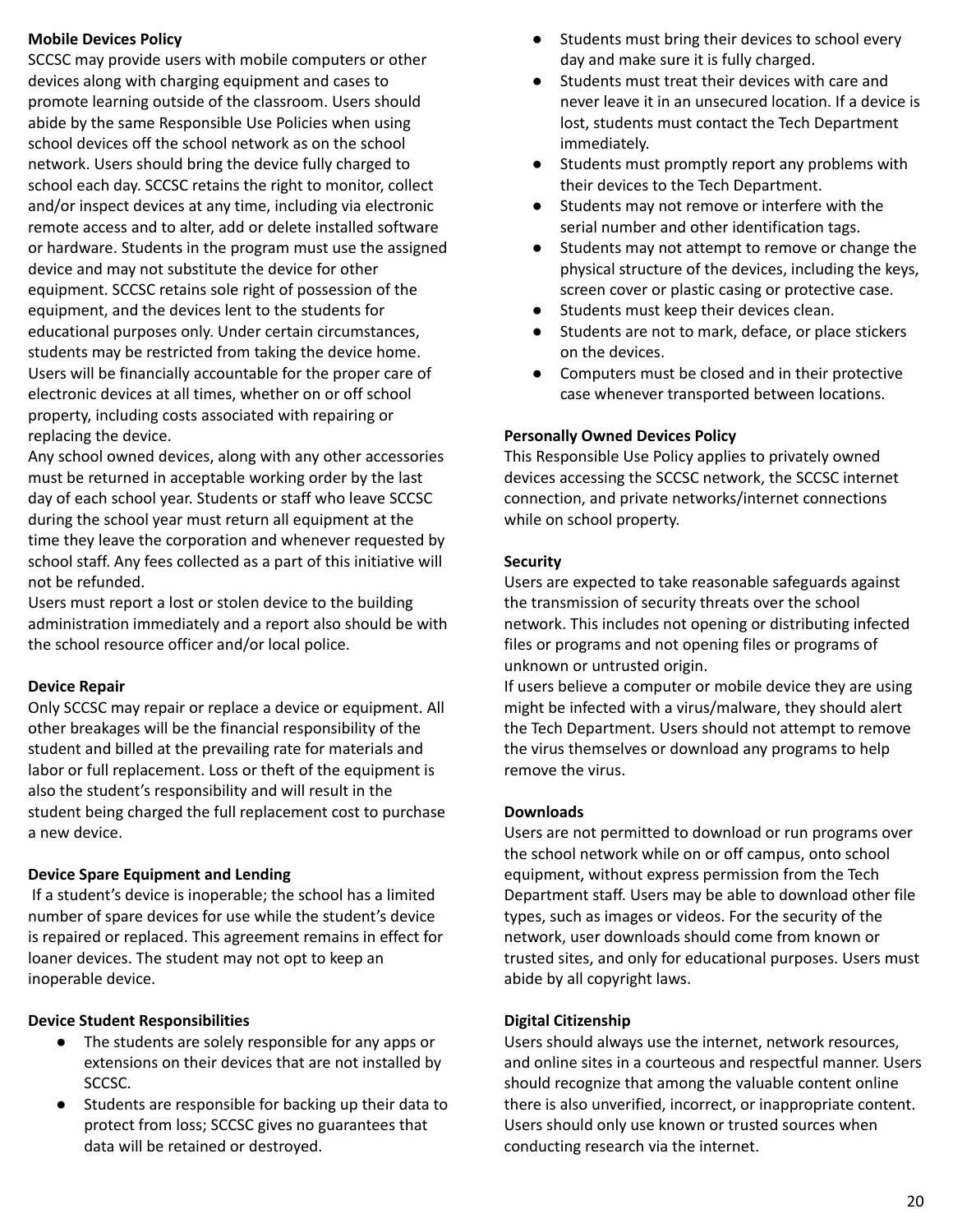Users should remember not to post anything online that they wouldn't want students, parents, teachers, or future colleges or employers to see. Once something is online, it cannot be completely retracted and can sometimes be shared and spread in ways the user never intended.

## **Plagiarism**

Users should not plagiarize (or use as their own, without citing the original creator) content, including words or images, from the internet. Users should not take credit for things they didn't create themselves, or misrepresent themselves as an author or creator of something found online. Information obtained via the internet should be appropriately cited, giving credit to the original author.

## **Personal Safety**

Users should never share personal information, including phone number, address, social security number, birthday, or financial information, over the internet without adult permission. Users should recognize that communicating over the internet brings anonymity and associated risks, and should carefully safeguard the personal information of themselves and others. Users should never agree to meet in real life someone they meet online without parental permission. If users see a message, comment, image, or anything else online that is a violation of the Responsible Use Policy or makes them concerned for their personal safety, they should immediately bring it to the attention of an adult (teacher or staff if at school, parent if using the device at home).

## **Cyberbullying**

Cyberbullying, including but not limited to harassing, flaming, denigrating, impersonating, outing, tricking, excluding, and cyberstalking will not be tolerated. Users should not be mean or send emails or post comments with the intent to harass, ridicule, humiliate, intimidate, slander, or harm the targeted student/staff member and create for the targeted student/staff member an objectively hostile environment. Engaging in these behaviors, or any online activities intended to harm (physically or emotionally) another person, will result in severe disciplinary action and loss of privileges. In some cases, cyberbullying can be a crime. Users should remember that online activities may be monitored and retained.

## **Limitation of Liability**

SCCSC will not be responsible for damage or harm to persons, files, data, or hardware. while SCCSC employs filtering and other safety and security mechanisms, and attempts to ensure their proper function, it makes no guarantees as to their effectiveness. SCCSC will not be responsible, financially or otherwise, for unauthorized transactions conducted over the school network.

#### **Examples of Responsible Use- I will:**

- Use school technologies for school related activities.
- Follow the same guidelines for respectful, responsible behavior online that I am expected to follow offline.
- Treat school resources carefully and alert staff if there is any problem with their operation.
- Encourage positive, constructive discussion if allowed to use communicative or collaborative technologies.
- Alert a teacher or other staff member if I see threatening, inappropriate or harmful content (images, messages, posts, etc. online or violate the Responsible Use Policy.
- Use school technologies at appropriate times, in approved places for educational pursuits.
- Cite sources when using online sites and resources for research.
- Recognize that use of school technologies is a privilege and treat it as such.
- Never video record, photograph, or audio record staff or students without prior administrative authorization.
- Be cautious to protect the safety of myself and others
- Help to protect the security of school resources. **This is not intended to be an exhaustive list.**

# **Users should use their own good judgement when using school technologies.**

#### **Examples of Irresponsible Use- I will not:**

- Use school technologies in a way that could be personally or physically harmful.
- Attempt to find inappropriate images or content.
- Engage in cyberbullying, harassment, or disrespectful conduct toward others.
- Try to find ways to circumvent the school's safety measures and filtering tools.
- Use school technologies to send spam or chain mail.
- Plagiarize content I find online.
- Attempt to "jailbreak", alter, or remove the SCCSC settings from SCCSC's devices.
- Post personally identifying information about myself or others.
- Agree to meet in person someone I meet online.
- Use language online that would be inappropriate in the classroom.
- Use school technologies for illegal activities or to pursue information on such activities.
- Attempt to hack or access sites, servers, or content that isn't intended for my use.